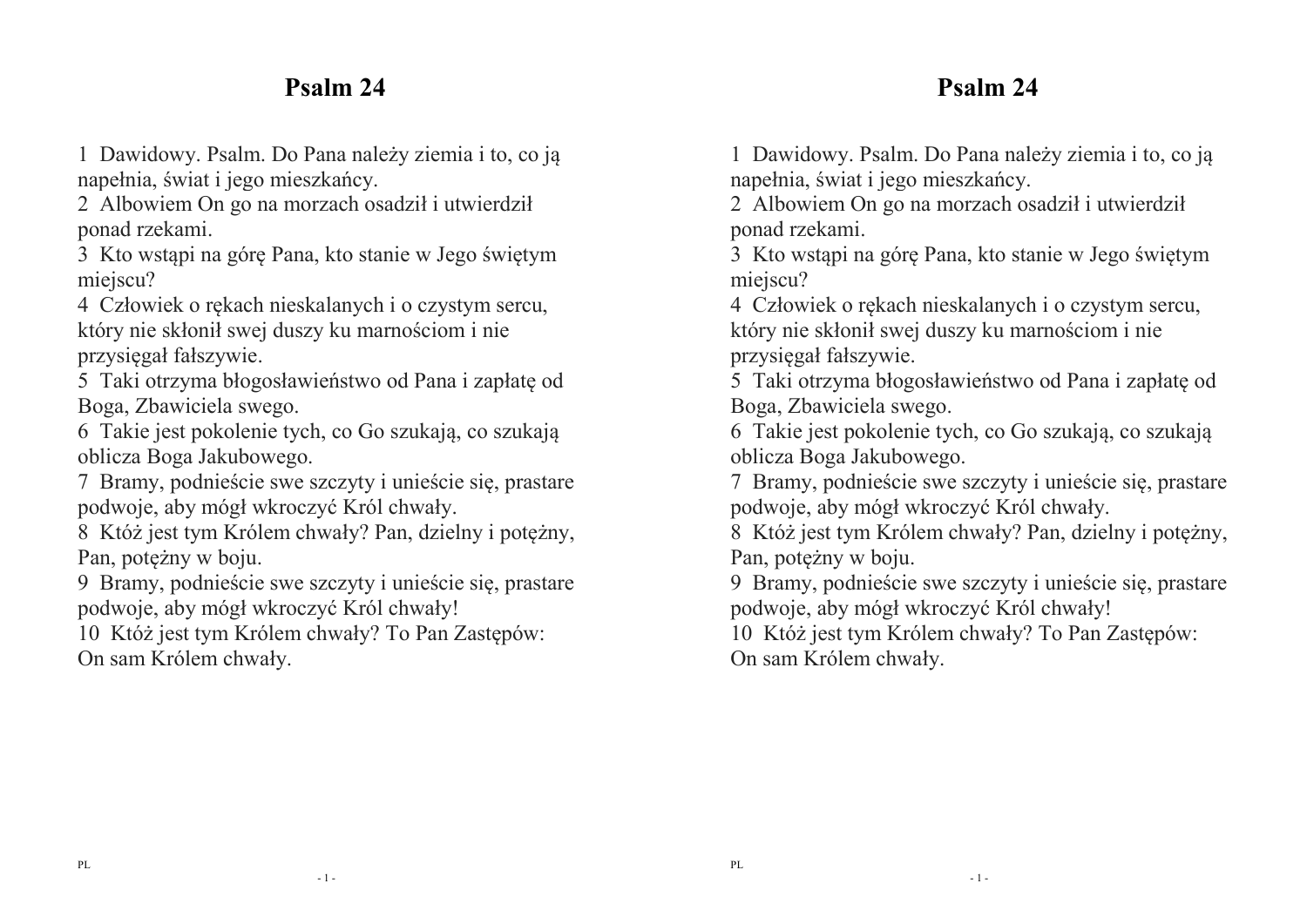Panie, nasz Boże!

Stajemy przed Tobą jako rodzina, rodzina wspólnot, złączona mocą Twojej miłości. Dziękujemy Ci za Twoją mądrość i opatrzność oraz za to, że powołałeśnasze wspólnoty do tego, by Tobie służyły.

Jesteś źródłem wszystkiego, co mamy, kim jesteśmy i kim mamy nadzieję się stać. Bez Ciebie nic nie możemy uczynić. Wlej Twoją łaskę w nasze serca, aby nieustannie odnawiała się pasja, którą mamy dla Ciebie.

Niech Twój Duch ubogaca nas Twoimi darami, abyśmy mogli głosić Twoją obecność światu przez nauczanie,głoszenie, posługę uzdrawiania oraz dzieła pojednania.

Ojcze, Ty zawsze jesteś wierny. W Twoim miłosierdziu pomóż nam dochować wierności Tobie, naszym darom, powołaniu, wspólnotom i Kościołom. Spraw, żeby łączył nas jeden umysł, jedno serce i jedna miłość, aby inni mogli zobaczyć naszą jedność i poznali, że Ty jesteś prawdziwym Bogiem.

Daj nam mądrość i wytrwałość, abyśmy kontynuowali bieg dopóki Oblubienica Twojego Syna nie przystroi się na gody Baranka, gdy będziemy się radować z Tobą w niebie przez całą wieczność.

#### AMEN

Panie, nasz Boże!

Stajemy przed Tobą jako rodzina, rodzina wspólnot, złączona mocą Twojej miłości. Dziękujemy Ci za Twoją mądrość i opatrzność oraz za to, że powołałeśnasze wspólnoty do tego, by Tobie służyły.

Jesteś źródłem wszystkiego, co mamy, kim jesteśmy i kim mamy nadzieję się stać. Bez Ciebie nic nie możemy uczynić. Wlej Twoją łaskę w nasze serca, aby nieustannie odnawiała się pasja, którą mamy dla Ciebie.

Niech Twój Duch ubogaca nas Twoimi darami, abyśmy mogli głosić Twoją obecność światu przez nauczanie,głoszenie, posługę uzdrawiania oraz dzieła pojednania.

Ojcze, Ty zawsze jesteś wierny. W Twoim miłosierdziu pomóż nam dochować wierności Tobie, naszym darom, powołaniu, wspólnotom i Kościołom. Spraw, żeby łączył nas jeden umysł, jedno serce i jedna miłość, aby inni mogli zobaczyć naszą jedność i poznali, że Ty jesteś prawdziwym Bogiem.

Daj nam mądrość i wytrwałość, abyśmy kontynuowali bieg dopóki Oblubienica Twojego Syna nie przystroi się na gody Baranka, gdy będziemy się radować z Tobą w niebie przez całą wieczność.

#### AMEN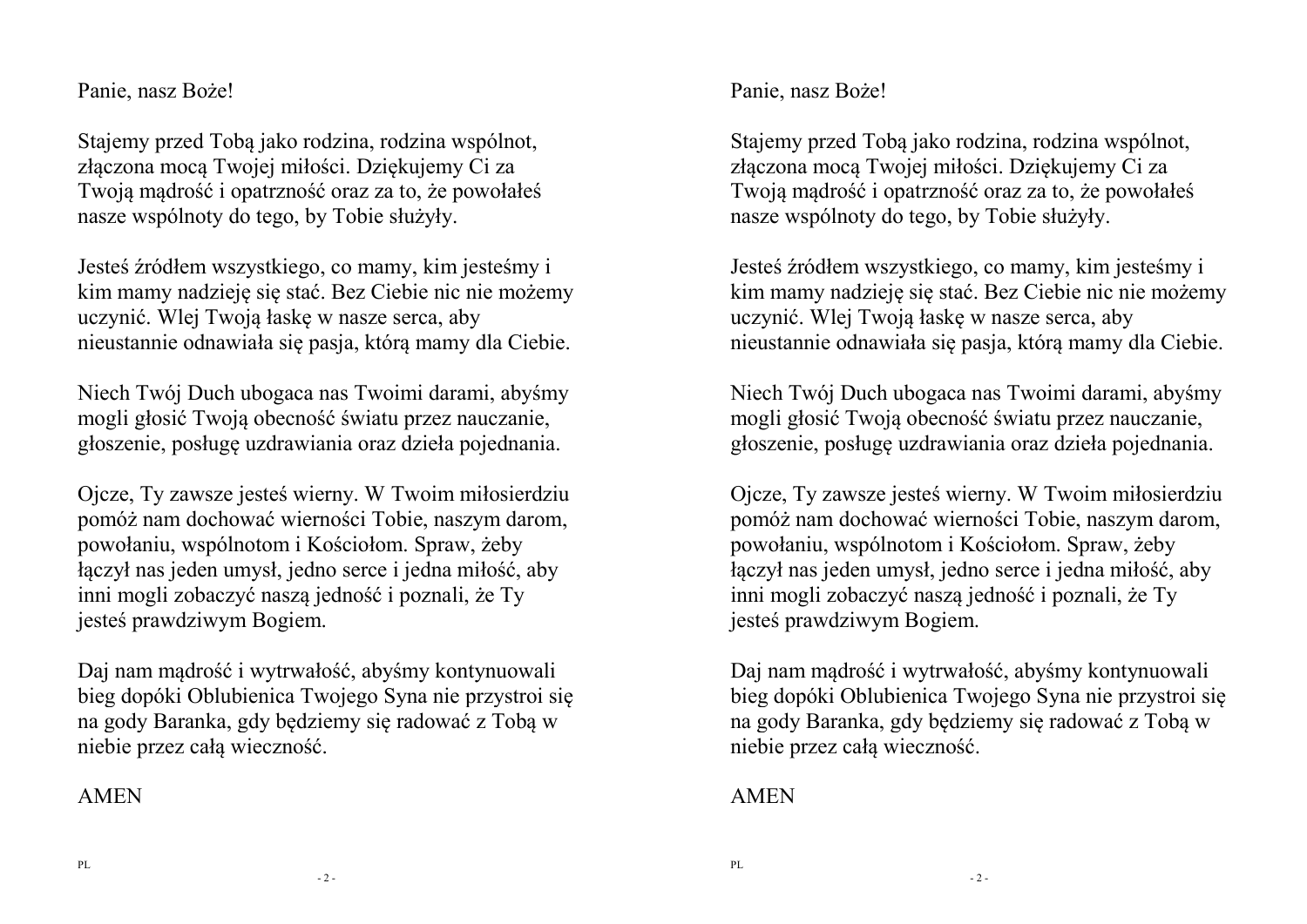

Why do we in ENC celebrate the opening of The Lords Day? Johannes Fichtenbauer

In some of our communities and at our ENC international gatherings it is our custom to welcome the Lord's Day (Sunday) on Saturday evening. During this "Lord's Day Celebration" we use certain aspects of Jewish liturgy. Why?

1. The Shabbat opening ceremony at home on Friday night has always been the high point of a Jewish family's week. This tradition of welcoming the "Seventh Day" has been an ongoing ritual for the Jewish people over many centuries of migration and being separated from their homeland. Jewish children are introduced through this ceremony to the basics of biblical faith in the God of Israel. Through songs, symbolic acts, prayers and readings they are reminded each week of God's love and faithfulness to them as a people and they are invited to participate in the very nature of their Creator andRedeemer. After what was for many a week of hard



Why do we in ENC celebrate the opening of The Lords Day? Johannes Fichtenbauer

In some of our communities and at our ENC international gatherings it is our custom to welcome the Lord's Day (Sunday) on Saturday evening. During this "Lord's Day Celebration" we use certain aspects of Jewish liturgy. Why?

1. The Shabbat opening ceremony at home on Friday night has always been the high point of a Jewish family's week. This tradition of welcoming the "Seventh Day" has been an ongoing ritual for the Jewish people over many centuries of migration and being separated from their homeland. Jewish children are introduced through this ceremony to the basics of biblical faith in the God of Israel. Through songs, symbolic acts, prayers and readings they are reminded each week of God's love and faithfulness to them as a people and they are invited to participate in the very nature of their Creator andRedeemer. After what was for many a week of hard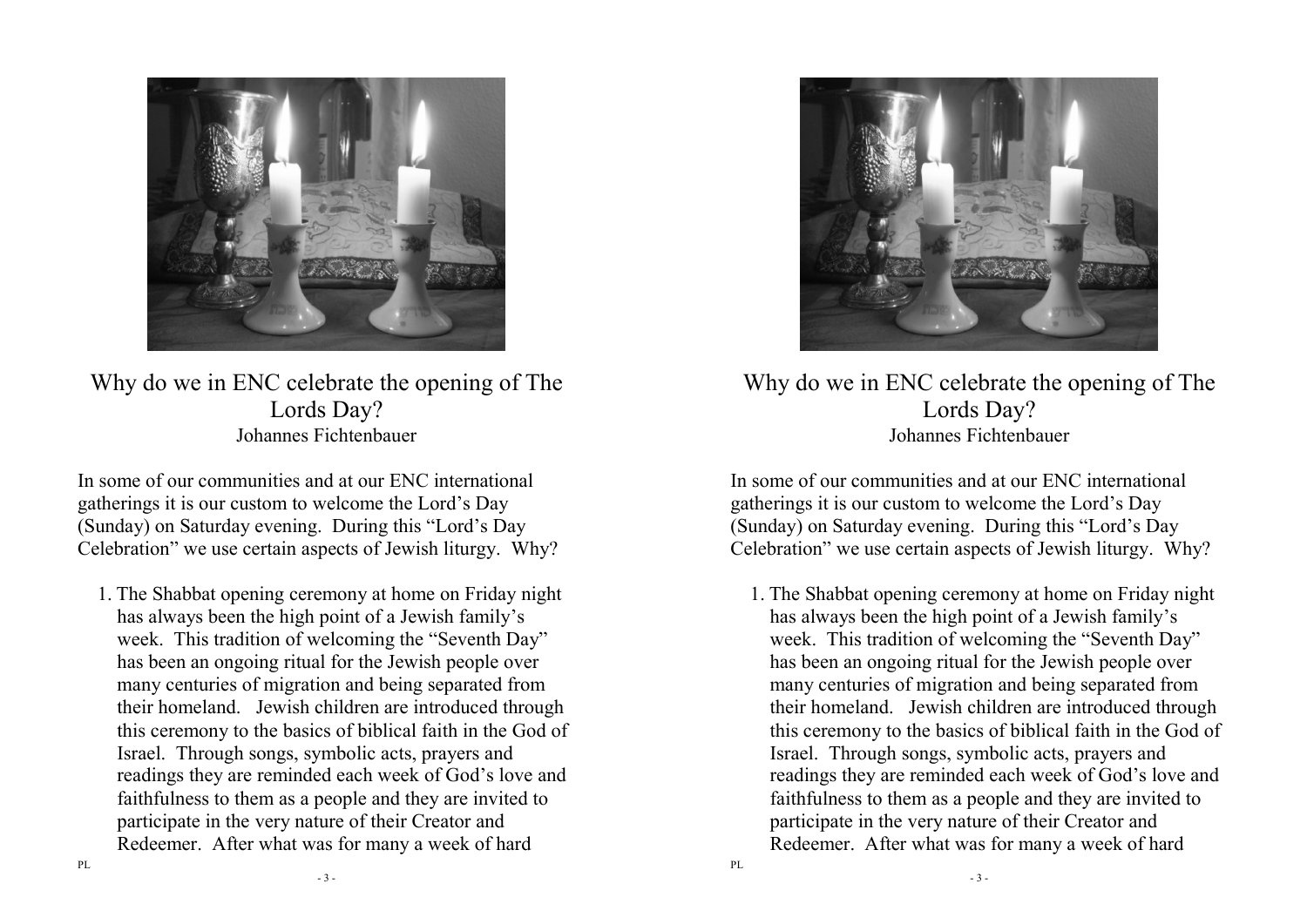work and struggles, the words and symbols of this celebration help them to understand that we are all called to enter into God's rest and eternal peace. The ceremony proclaims that in the future not only we human beings are invited to this rest, but also all of creation. In this sense the weekly Sabbath celebration has a strong eschatological emphasis.

- 2. When we in ENC use this Jewish model of welcoming the Lord´s Day we unite ourselves with the Jewish people being fully aware of the inseparable relationship between them and us Gentile believers.
	- We confess that our Christian faith is deeply rooted in the salvation history which is inseparable from thehistory of Israel.
	- We confess that God has never revoked his eternal covenant with Israel even when the large majority of the Jewish nation was (and is yet) hindered from recognising Yeshua as their Jewish Messiah and King. We believe that the covenant is still valid and so are the promises to the patriarchs and the revelations given to the prophets. We know that Israel will still be the central element as the eschatological future unfolds.
	- As Gentile believers from many nations we confess our redemption through the Messiah of the Jews, Yeshua of Nazareth, Jesus Christ, the Saviour of the world.
	- We confess that our place in salvation history has been granted to us through being grafted into the "olivetree" of Israel (Rom 11), and by us spiritually becoming a member of God's Covenant People Israel through our faith in Christ and through baptism.
	- When we perform this ceremony we utilize many elements of the Jewish Shabbat ritual in the same way

work and struggles, the words and symbols of this celebration help them to understand that we are all called to enter into God's rest and eternal peace. The ceremony proclaims that in the future not only we human beings are invited to this rest, but also all of creation. In this sense the weekly Sabbath celebration has a strong eschatological emphasis.

- 2. When we in ENC use this Jewish model of welcoming the Lord´s Day we unite ourselves with the Jewish people being fully aware of the inseparable relationship between them and us Gentile believers.
	- We confess that our Christian faith is deeply rooted in the salvation history which is inseparable from thehistory of Israel.
	- We confess that God has never revoked his eternal covenant with Israel even when the large majority of the Jewish nation was (and is yet) hindered from recognising Yeshua as their Jewish Messiah and King. We believe that the covenant is still valid and so are the promises to the patriarchs and the revelations given to the prophets. We know that Israel will still be the central element as the eschatological future unfolds.
	- As Gentile believers from many nations we confess our redemption through the Messiah of the Jews, Yeshua of Nazareth, Jesus Christ, the Saviour of the world.
	- We confess that our place in salvation history has been granted to us through being grafted into the "olivetree" of Israel (Rom 11), and by us spiritually becoming a member of God's Covenant People Israel through our faith in Christ and through baptism.
	- When we perform this ceremony we utilize many elements of the Jewish Shabbat ritual in the same way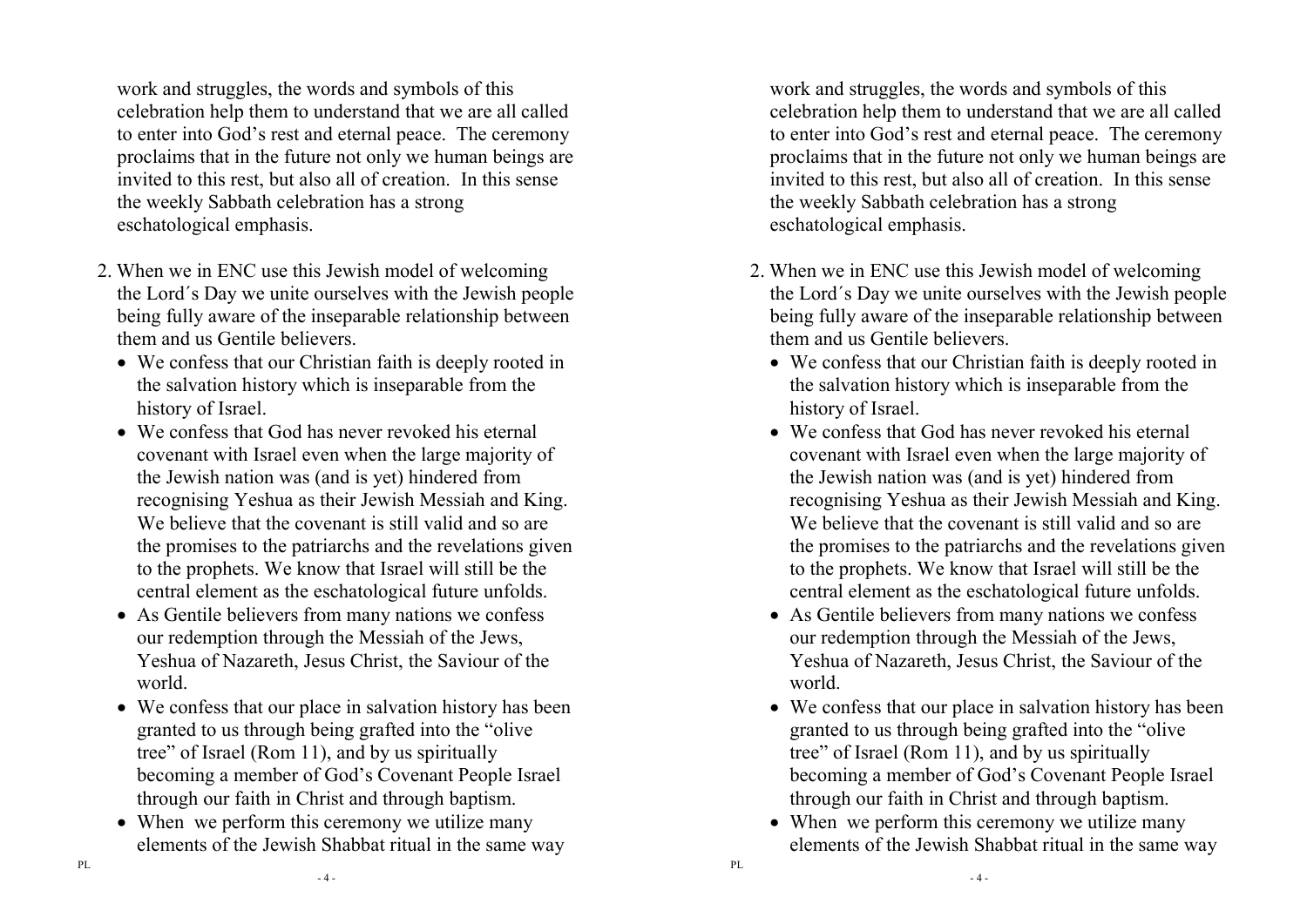that all Gentile Christians use Hebrew words in their prayers (ie. "Hallelujah", "Hosanna" and "Amen"). In doing so, we proclaim that our Christian faith is built on Jewish foundations.

- o Jesus was a Jew. Mary was his Jewish mother.
- o The apostles were all Jewish men.
- o These apostles preached a typical Jewish Gospel based on their Jewish faith and the Hebrew Bible – the "First Testament".
- o Our church liturgy and much of our church life is built on this Jewish heritage.
- 3. Nevertheless our "Lord's Day Celebration" is not just a copy of the classical Jewish Sabbath liturgy. We pray as Christians and not as Orthodox Jews. As Christians we may use Jewish liturgical elements, but we pray and believe according to our faith in Christ Jesus, like the Jewish apostles did in the First Century and as theMessianic Jews do today.
	- We celebrate Sunday as the "Lord's Day" and not the "Shabbat" (Saturday). We do this because the day after the end of Shabbat is the day of the resurrection of Christ, the "eighth day", the "first day of the new creation". Ancient Christian tradition tells us that Sunday actually beginnings on Saturday evening.
	- We celebrate Jesus Christ as the fulfilment of all desire for redemption. Through the cross and Jesus' resurrection we now can confidently look forward tothe rest and peace that is alluded to in the JewishShabbat.
	- Our Lord's Day Celebration is derived from the text of the Shabbat Celebration used by "Messianic" Jews. These are Jews who fully embrace the deity of Jesus,

that all Gentile Christians use Hebrew words in their prayers (ie. "Hallelujah", "Hosanna" and "Amen"). In doing so, we proclaim that our Christian faith is built on Jewish foundations.

- o Jesus was a Jew. Mary was his Jewish mother.
- o The apostles were all Jewish men.
- o These apostles preached a typical Jewish Gospel based on their Jewish faith and the Hebrew Bible – the "First Testament".
- o Our church liturgy and much of our church life is built on this Jewish heritage.
- 3. Nevertheless our "Lord's Day Celebration" is not just a copy of the classical Jewish Sabbath liturgy. We pray as Christians and not as Orthodox Jews. As Christians we may use Jewish liturgical elements, but we pray and believe according to our faith in Christ Jesus, like the Jewish apostles did in the First Century and as theMessianic Jews do today.
	- We celebrate Sunday as the "Lord's Day" and not the "Shabbat" (Saturday). We do this because the day after the end of Shabbat is the day of the resurrection of Christ, the "eighth day", the "first day of the new creation". Ancient Christian tradition tells us that Sunday actually beginnings on Saturday evening.
	- We celebrate Jesus Christ as the fulfilment of all desire for redemption. Through the cross and Jesus' resurrection we now can confidently look forward tothe rest and peace that is alluded to in the JewishShabbat.
	- Our Lord's Day Celebration is derived from the text of the Shabbat Celebration used by "Messianic" Jews. These are Jews who fully embrace the deity of Jesus,

PL

- 5 -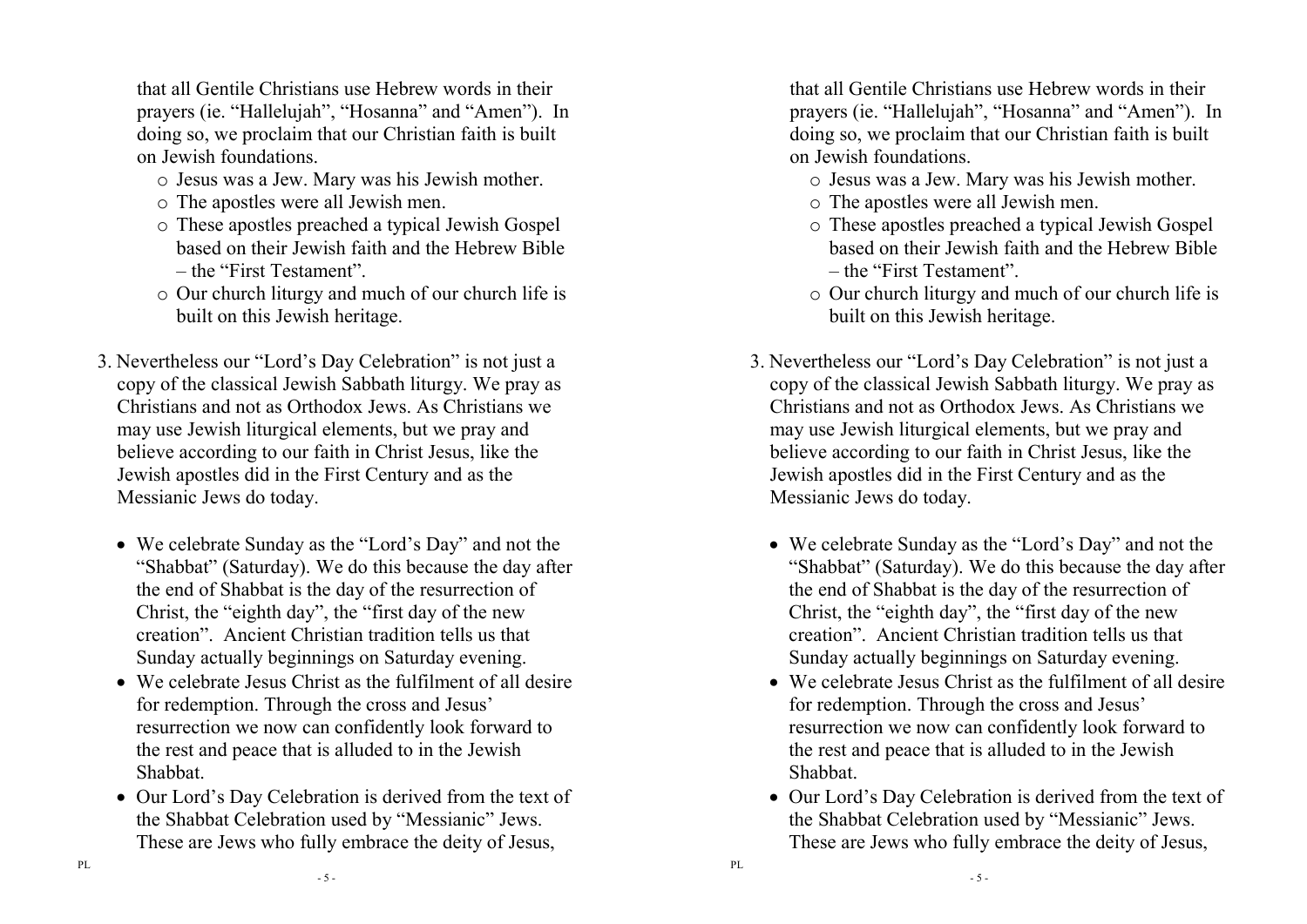the Messiah of Israel. Their Messianic faith is centered on the confession of the apostolic Mother Church ofJerusalem and the faith of the apostles as it is expressed in the Apostolic Creed.

- 4. We celebrate the opening of the Lord´s Day as remembrance of our redemption and as a reminder that all of our faith is oriented around the Second Coming of Jesus the Messiah. The paragraph § 674 of the CCC clearly mentions that the eschatological hope for us, our Church, and for the world will directly be linked to the holy moment, when the Jews as a whole nation will discover in "Jesus Christ" their Jewish brother (cf. Joseph and his brothers in Gen. 45) and will faithfully welcome him as their Messiah and King (Zach. 12:10). The conversion of Israel will be a precursor of the Second Coming of Christ. In this sense our Lord´s Day Celebration is also a moment of fervent intercession for this eschatological event to take place among the Jewish people.
- 5. The ritual of the ENC Lord´s Day Celebration has absolutely nothing to do with the celebration of the Eucharist. None of the symbols has a parallel to The Holy Sacrament of the Altar. Even when the prayers mention the gift of salvation through the cross of Christ and His resurrection, there is absolutely no proclamation of the "real presence" of Christ over the elements of bread and wine. Nevertheless, the Lord's Day Celebration in our "family" is a way to prepare those who will be gathering for the Eucharist, the centerpiece of each Sunday, the Lord's Day.

the Messiah of Israel. Their Messianic faith is centered on the confession of the apostolic Mother Church ofJerusalem and the faith of the apostles as it is expressed in the Apostolic Creed.

- 4. We celebrate the opening of the Lord´s Day as remembrance of our redemption and as a reminder that all of our faith is oriented around the Second Coming of Jesus the Messiah. The paragraph § 674 of the CCC clearly mentions that the eschatological hope for us, our Church, and for the world will directly be linked to the holy moment, when the Jews as a whole nation will discover in "Jesus Christ" their Jewish brother (cf. Joseph and his brothers in Gen. 45) and will faithfully welcome him as their Messiah and King (Zach. 12:10). The conversion of Israel will be a precursor of the Second Coming of Christ. In this sense our Lord´s Day Celebration is also a moment of fervent intercession for this eschatological event to take place among the Jewish people.
- 5. The ritual of the ENC Lord´s Day Celebration has absolutely nothing to do with the celebration of the Eucharist. None of the symbols has a parallel to The Holy Sacrament of the Altar. Even when the prayers mention the gift of salvation through the cross of Christ and His resurrection, there is absolutely no proclamation of the "real presence" of Christ over the elements of bread and wine. Nevertheless, the Lord's Day Celebration in our "family" is a way to prepare those who will be gathering for the Eucharist, the centerpiece of each Sunday, the Lord's Day.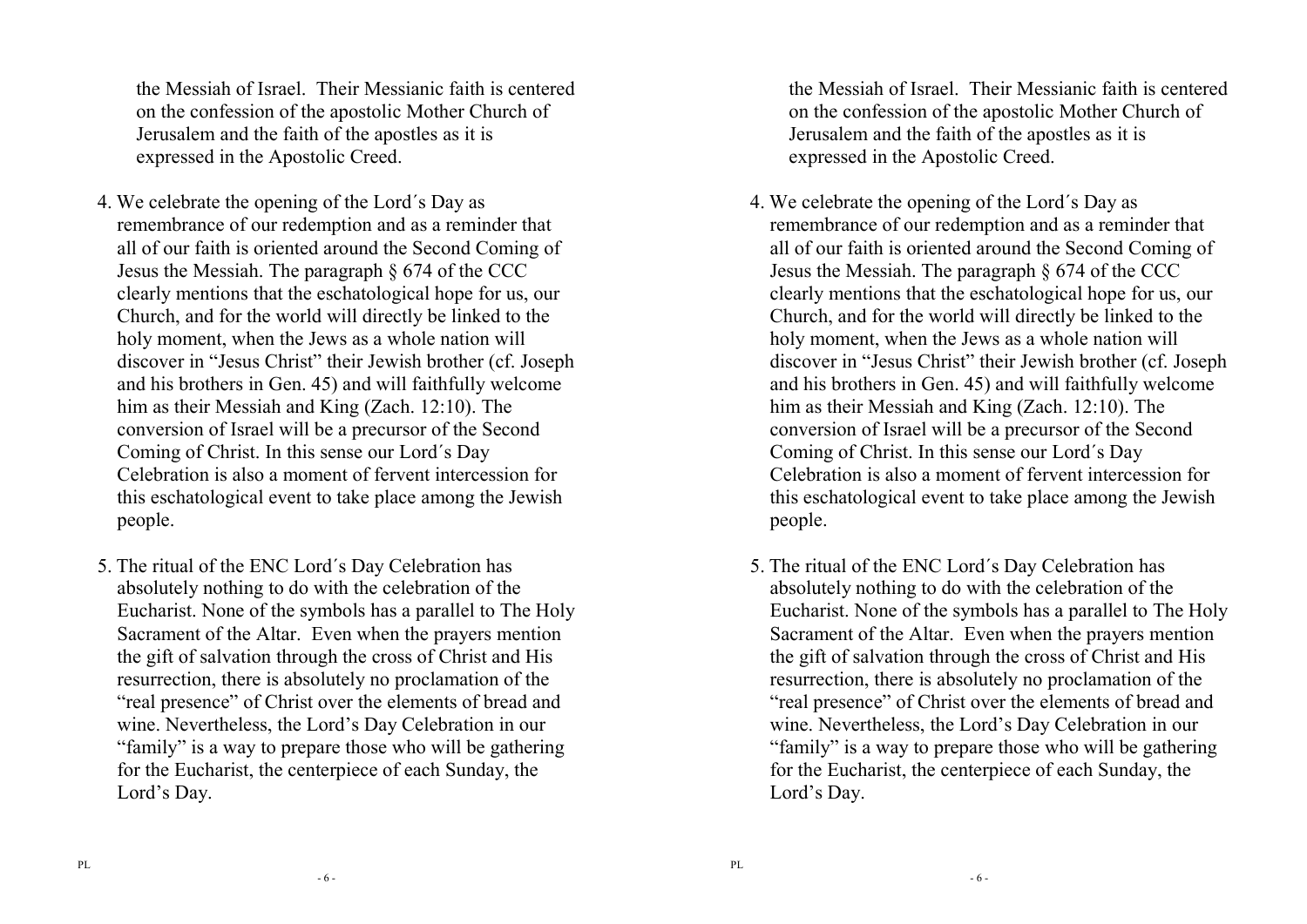- 6. In most cases we use the symbols of the Jewish Shabbat ritual for our own Lord's Day Celebrations.
	- a. Two Shabbat candles represent the Alpha and the Omega, the beginning of God's history with of the universe (Creation) and the fulfilment of human history (Redemption). By lighting the "flame of creation" the Jewish family gives thanks for the gift of creation, while the flame of redemption should strengthen the hope that all the hardships in life will ultimately be turned into the victory and glory forthe Kingdom of God (Rom 8, 18-21).
	- b. Two loaves of bread represent God's tender and loving care for the needs of our daily life in a physical world under the conditions of being exiledfrom a lost paradise. At the same time those two breads (Hebrew: Chalot) turn the Sabbath table intoa kind of "picnic" or place to rest during the long journey through "deserts" of daily living as we head to a future home of messianic peace as we remember the double portion of daily Manna on the day beforeShabbat (Ex. 16,5).
	- c. The salt is a symbol of the irrevocable covenant between God and His people and a kind of spiritual bridge between every meal in a Jewish home and the former offerings in the time of Tabernacle and the period of the Temple in Jerusalem.
	- d. The Wine is a symbol of our joy over all the good care and grace of God that we have experienced during the previous week in our families and in our communities*.* Unlike the Christian practice during the Eucharist to first take the bread and after that the
- 6. In most cases we use the symbols of the Jewish Shabbat ritual for our own Lord's Day Celebrations.
	- a. Two Shabbat candles represent the Alpha and the Omega, the beginning of God's history with of the universe (Creation) and the fulfilment of human history (Redemption). By lighting the "flame of creation" the Jewish family gives thanks for the gift of creation, while the flame of redemption should strengthen the hope that all the hardships in life will ultimately be turned into the victory and glory forthe Kingdom of God (Rom 8, 18-21).
	- b. Two loaves of bread represent God's tender and loving care for the needs of our daily life in a physical world under the conditions of being exiledfrom a lost paradise. At the same time those two breads (Hebrew: Chalot) turn the Sabbath table intoa kind of "picnic" or place to rest during the long journey through "deserts" of daily living as we head to a future home of messianic peace as we remember the double portion of daily Manna on the day beforeShabbat (Ex. 16,5).
	- c. The salt is a symbol of the irrevocable covenant between God and His people and a kind of spiritual bridge between every meal in a Jewish home and the former offerings in the time of Tabernacle and the period of the Temple in Jerusalem.
	- d. The Wine is a symbol of our joy over all the good care and grace of God that we have experienced during the previous week in our families and in our communities*.* Unlike the Christian practice during the Eucharist to first take the bread and after that the

 $-7 -$ 

- 7 -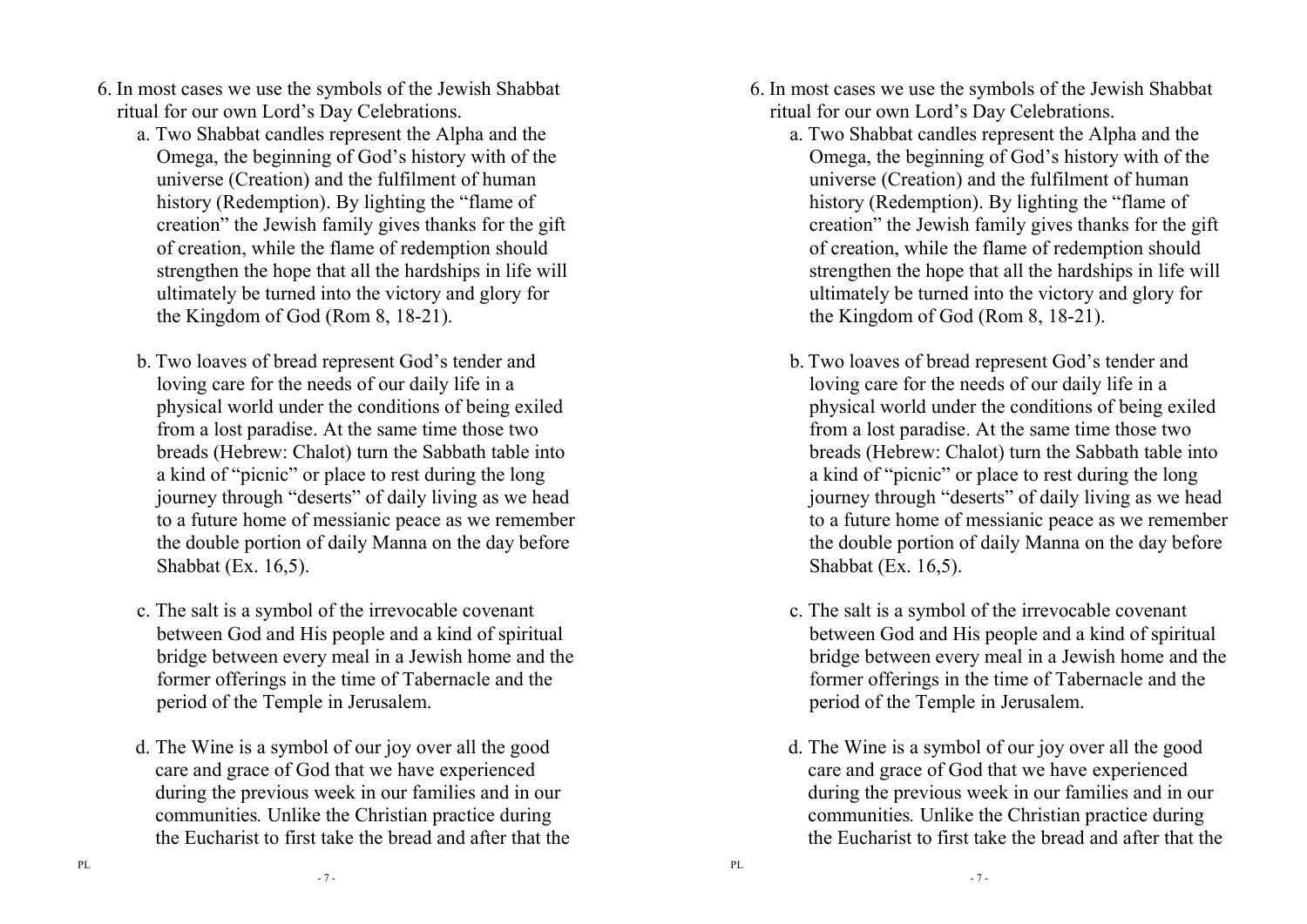cup of wine, during the Shabbat celebration the head of the house first says a blessing over the wine and then over the bread. According to Exodus 20:8-9 there are six days where the daily bread is the symbol of maintenance of life in order to be able to do all our work. On Shabbat there is the primacy of the cup of wine distinguishing this exceptional dayof freedom from work, of regeneration, and of joy.

7. By its nature our Lords Day Celebration is a family event. The Jewish people developed a helpful liturgical concept for use within the family. Just as it helped them it could also be for us a good model to introduce our children to central elements of our faith. The content of the prayers we pray, the biblical texts we read and Psalms we sing become more tangible as we perform these symbolic acts.

**Let us celebrate together with joy!** 



cup of wine, during the Shabbat celebration the head of the house first says a blessing over the wine and then over the bread. According to Exodus 20:8-9 there are six days where the daily bread is the symbol of maintenance of life in order to be able to do all our work. On Shabbat there is the primacy of the cup of wine distinguishing this exceptional dayof freedom from work, of regeneration, and of joy.

7. By its nature our Lords Day Celebration is a family event. The Jewish people developed a helpful liturgical concept for use within the family. Just as it helped them it could also be for us a good model to introduce our children to central elements of our faith. The content of the prayers we pray, the biblical texts we read and Psalms we sing become more tangible as we perform these symbolic acts.

**Let us celebrate together with joy!** 

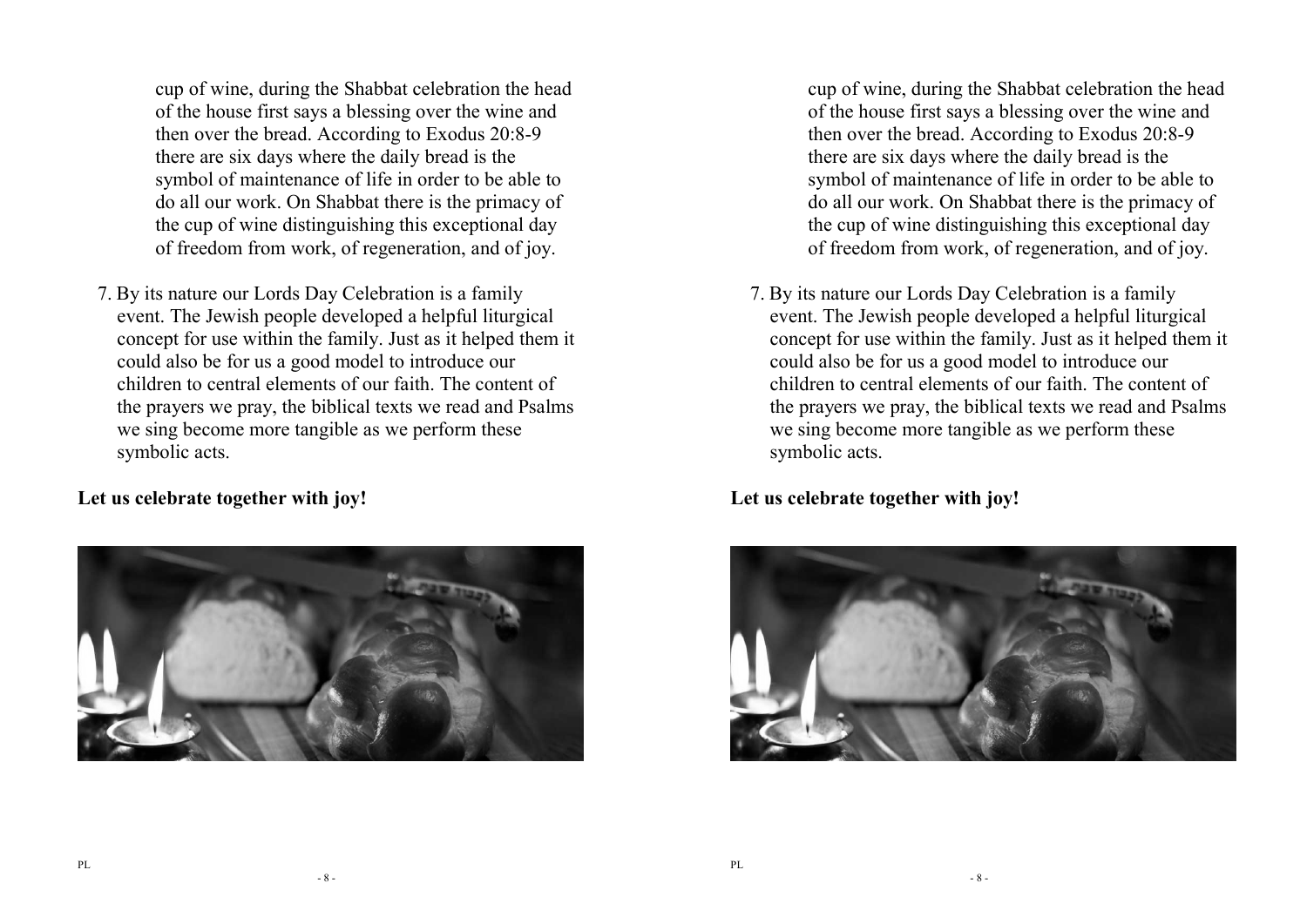# **Celebracja Dnia Pańskiego**

Liturgia Szabatu



**Celebracja Dnia Pańskiego** 

Liturgia Szabatu



Europejska Sieć Wspólnot

Europejska Sieć Wspólnot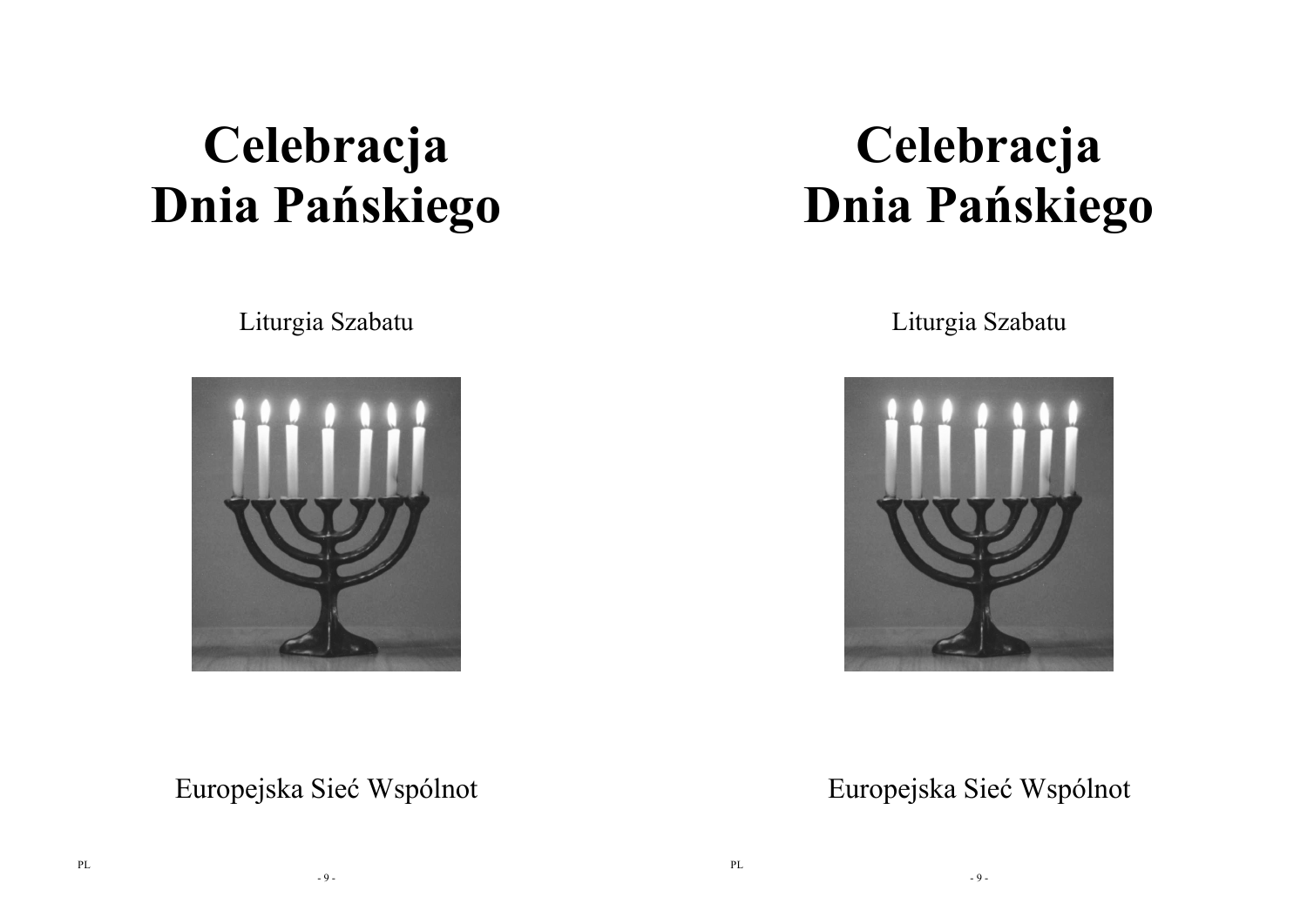#### **The Honouring of the Messiah according to John 1:1-14** *Oddanie czci Mesjaszowi według Ewangelii św. Jana 1, 1-14*

- **M** In the beginning was the Word, and the Word was with God, and the Word was God.
- *Pi Na początku było Słowo, a Słowo było u Boga i Bogiem było Słowo.*
- **A** Through Him all things were made; and from all that exists, nothing was made without Him.
- *Z Wszystko przez Nie się stało, a bez Niego nic się nie stało, z tego, co się stało.*
- **M** In Him was life, and that life was the light of men.
- *Pi W Nim było życie, a życie to było światłością ludzi.*
- **A** The light shines in the darkness, but the darkness did not take it in.
- *Z Światłość w ciemności świeci i ciemność jej nie ogarnęła.*
- **M** Heavenly Father, Eternal God. Your son is the source of life and the light of the world. We want to light the Sabbath candles to His glory. May Your peace, Your heavenly blessing infuse this celebration. Be gracious to us and let Your Holy Spirit dwell among us in ever increasing fullness.
- *Pi Niebieski Ojcze, Odwieczny Boże, Twój Syn jest źródłem życia i światłością świata. Chcemy zapalić świece*

# **The Honouring of the Messiah according to John 1:1-14**

#### *Oddanie czci Mesjaszowi według Ewangelii św. Jana 1, 1-14*

- **M** In the beginning was the Word, and the Word was with God, and the Word was God.
- *Pi Na początku było Słowo, a Słowo było u Boga i Bogiem było Słowo.*
- **A** Through Him all things were made; and from all that exists, nothing was made without Him.
- *Z Wszystko przez Nie się stało, a bez Niego nic się nie stało, z tego, co się stało.*
- **M** In Him was life, and that life was the light of men.
- *Pi W Nim było życie, a życie to było światłością ludzi.*
- **A** The light shines in the darkness, but the darkness did not take it in.
- *Z Światłość w ciemności świeci i ciemność jej nie ogarnęła.*
- **M** Heavenly Father, Eternal God. Your son is the source of life and the light of the world. We want to light the Sabbath candles to His glory. May Your peace, Your heavenly blessing infuse this celebration. Be gracious to us and let Your Holy Spirit dwell among us in ever increasing fullness.
- *Pi Niebieski Ojcze, Odwieczny Boże, Twój Syn jest źródłem życia i światłością świata. Chcemy zapalić świece*

- 10 -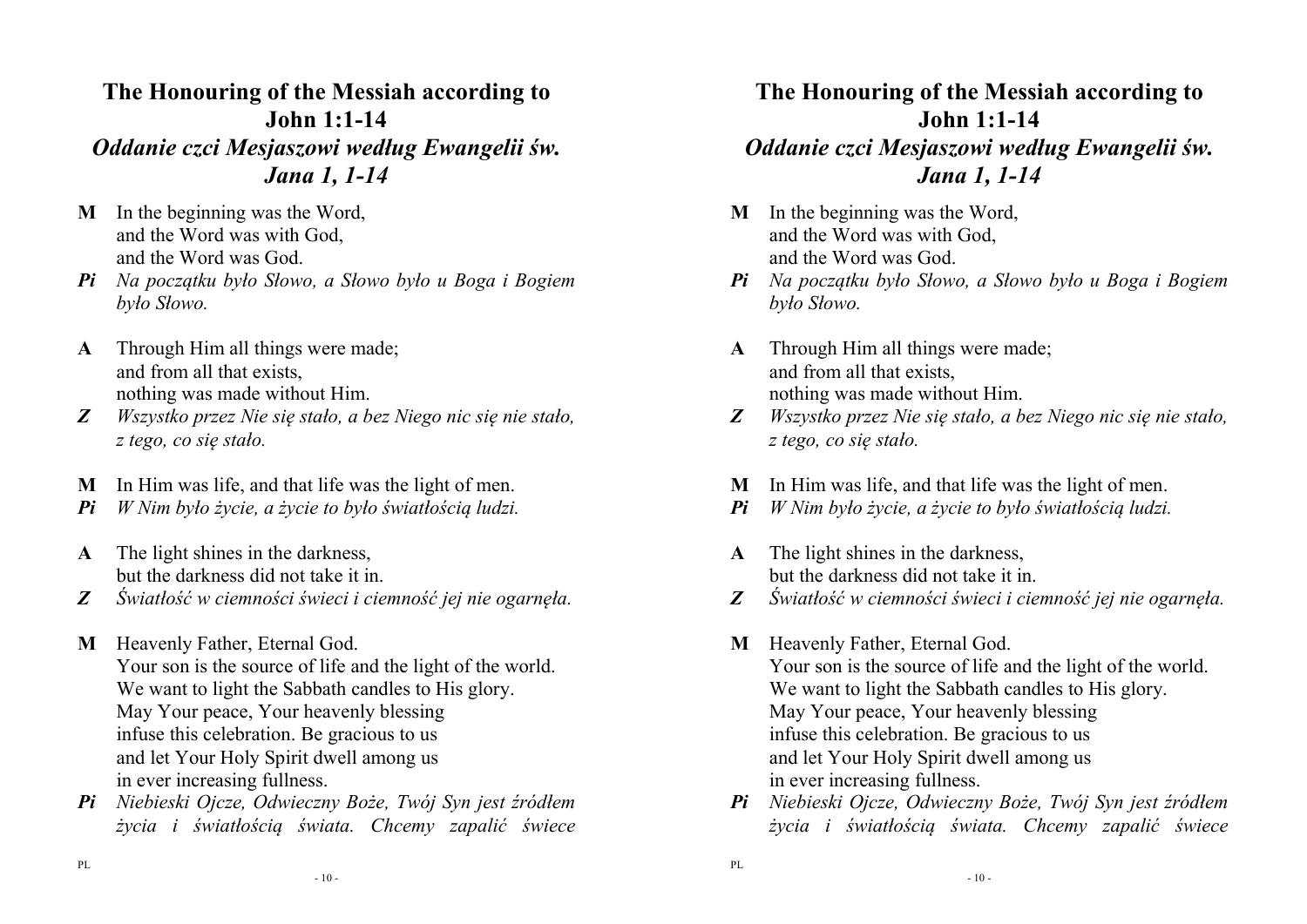*szabatowe na Jego chwałę. Niech Twój pokój, Twoje niebiańskie błogosławieństwo natchnie to świętowanie. Bądź dla nas łaskawy i niech Twój Święty Duch zamieszkuje pośród nas w coraz większej pełni.* 

Merciful Father, continue to safeguard us in Your love. Make us worthy to follow Your Son, the Messiah, to obey His word, to be steadfast in love and faithful in our ministries.

Keep darkness and discouragement far from us and grant that peace, light and joy will dwell in our house.

*Miłosierny Ojcze, chroń nas nadal w Twojej miłości.Spraw, byśmy byli godni podążać za Twoim Synem, Mesjaszem, byśmy byli posłuszni Jego Słowu, wytrwali w miłości i wierni w naszych posługach. Trzymaj ciemność i zniechęcenie z dala od nas i udziel tego pokoju, dzięki któremu światło i radość zamieszkają w naszym domu.*

- **A** For You are the source of life, and in Your light we see the light.
- *Z Bo Ty jesteś źródłem życia i w Twojej światłości oglądamy światłość.*

# **The Lighting of the Sabbath Candles** *Zapalenie świec szabatowych*

*The mother of the house lights the Sabbath candles and prays with hands held over them in blessing.* 

*Pani domu zapala świece szabatowe i modli się z rękami wzniesionymi nad nimi w geście błogosławieństwa.* 

*szabatowe na Jego chwałę. Niech Twój pokój, Twoje niebiańskie błogosławieństwo natchnie to świętowanie. Bądź dla nas łaskawy i niech Twój Święty Duch zamieszkuje pośród nas w coraz większej pełni.* 

Merciful Father, continue to safeguard us in Your love. Make us worthy to follow Your Son, the Messiah, to obey His word, to be steadfast in love and faithful in our ministries.

Keep darkness and discouragement far from us and grant that peace, light and joy will dwell in our house.

*Miłosierny Ojcze, chroń nas nadal w Twojej miłości. Spraw, byśmy byli godni podążać za Twoim Synem, Mesjaszem, byśmy byli posłuszni Jego Słowu, wytrwali w miłości i wierni w naszych posługach. Trzymaj ciemność i zniechęcenie z dala od nas i udziel tego pokoju, dzięki któremu światło i radość zamieszkają w naszym domu.*

- **A** For You are the source of life, and in Your light we see the light.
- *Z Bo Ty jesteś źródłem życia i w Twojej światłości oglądamy światłość.*

# **The Lighting of the Sabbath Candles** *Zapalenie świec szabatowych*

*The mother of the house lights the Sabbath candles and prays with hands held over them in blessing.* 

*Pani domu zapala świece szabatowe i modli się z rękami wzniesionymi nad nimi w geście błogosławieństwa.*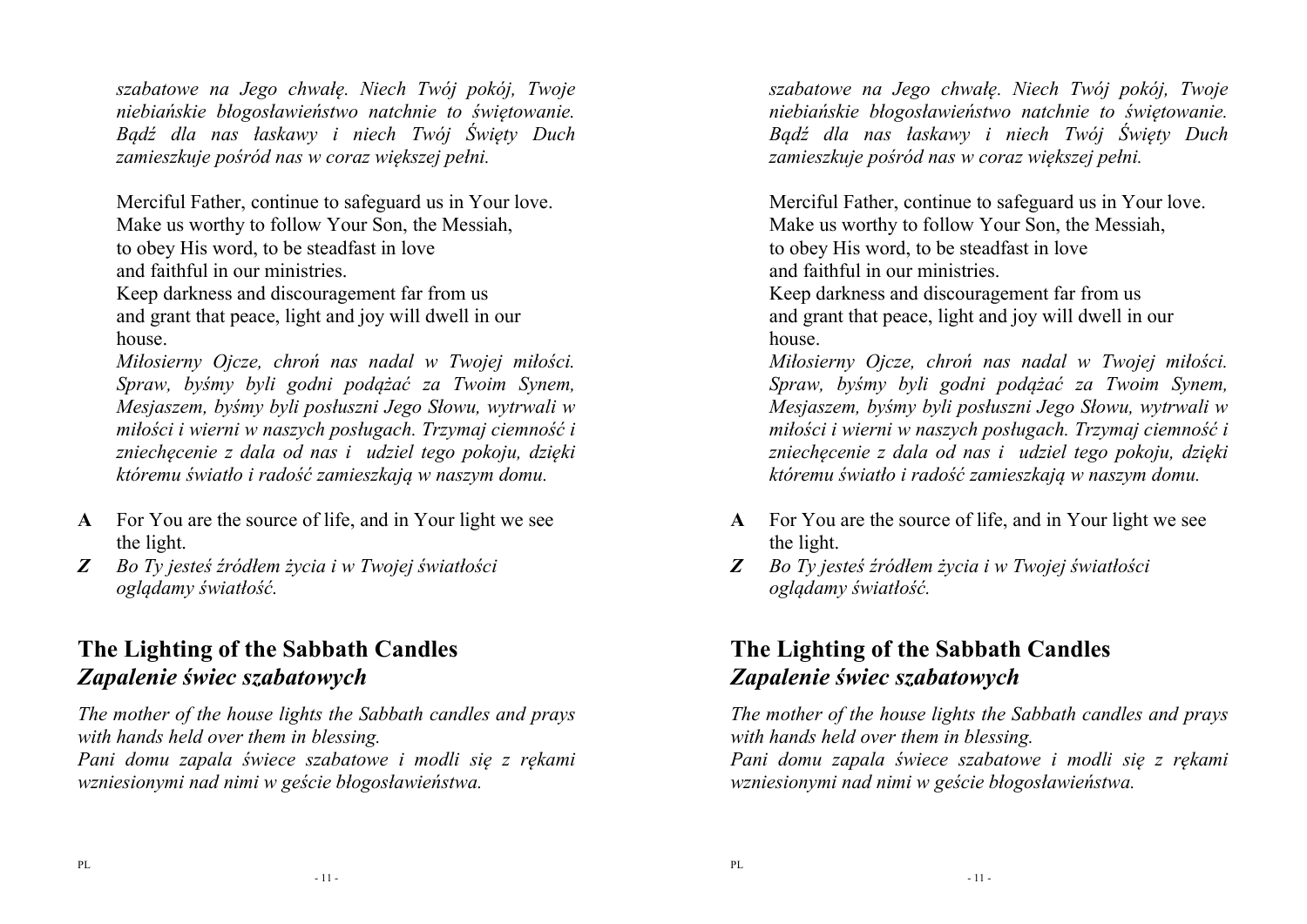**M** Blessed are You, Lord our God!

 On the first day of creation You created the light. And on the seventh day of creation You rested from all Your work.

You also commanded Your people Israel

to rest from all their work on the seventh day.

 In identification with Your people Israel we also take this day of rest.

On this day we recall Your Son,

 Whom You sent in order to begin the New Creation through Him.

 Blessed are You, Lord, our God, King of the Universe, Who has consecrated us through Your commandments and commanded us to light the candles for the Sabbath.

- *Pi Błogosławiony jesteś Panie, nasz Boże! W pierwszym dniu stworzenia stworzyłeś światło. A siódmego dnia stworzenia odpocząłeś po całej Twej pracy. Ty także nakazałeś twemu ludowi, Izraelowi, odpoczywać od wszelkiej pracy siódmego dnia. Utożsamiając się z Twoim ludem, Izraelem, my także przyjmujemy ten dzień odpoczynku. W tym dniu obchodzimy pamiątkę Twego Syna, którego Ty zesłałeś, by przez Niego dać początek nowemu stworzeniu. Błogosławiony jesteś Panie, nasz Boże, Królu Wszechświata, który uświęciłeś nas przez Twe przykazania i nakazałeś nam zapalać świece w Szabat.*
- **A** Blessed are You forever, Lord, our God!
- *Z Błogosławiony jesteś na wieki Panie, nasz Boże!*

*At this point Psalms 95 to 99 and Psalm 29 can be prayed. Afterwards in the Jewish Sabbath ceremony the song of praise "Queen Sabbath" is sung.*

**M** Blessed are You, Lord our God!

 On the first day of creation You created the light. And on the seventh day of creation You rested from all Your work.

You also commanded Your people Israel

to rest from all their work on the seventh day.

 In identification with Your people Israel we also take this day of rest.

On this day we recall Your Son,

 Whom You sent in order to begin the New Creation through Him.

 Blessed are You, Lord, our God, King of the Universe, Who has consecrated us through Your commandments and commanded us to light the candles for the Sabbath.

- *Pi Błogosławiony jesteś Panie, nasz Boże! W pierwszym dniu stworzenia stworzyłeś światło. A siódmego dnia stworzenia odpocząłeś po całej Twej pracy. Ty także nakazałeś twemu ludowi, Izraelowi, odpoczywać od wszelkiej pracy siódmego dnia. Utożsamiając się z Twoim ludem, Izraelem, my także przyjmujemy ten dzień odpoczynku. W tym dniu obchodzimy pamiątkę Twego Syna, którego Ty zesłałeś, by przez Niego dać początek nowemu stworzeniu. Błogosławiony jesteś Panie, nasz Boże, Królu Wszechświata, który uświęciłeś nas przez Twe przykazania i nakazałeś nam zapalać świece w Szabat.*
- **A** Blessed are You forever, Lord, our God!
- *Z Błogosławiony jesteś na wieki Panie, nasz Boże!*

*At this point Psalms 95 to 99 and Psalm 29 can be prayed. Afterwards in the Jewish Sabbath ceremony the song of praise "Queen Sabbath" is sung.*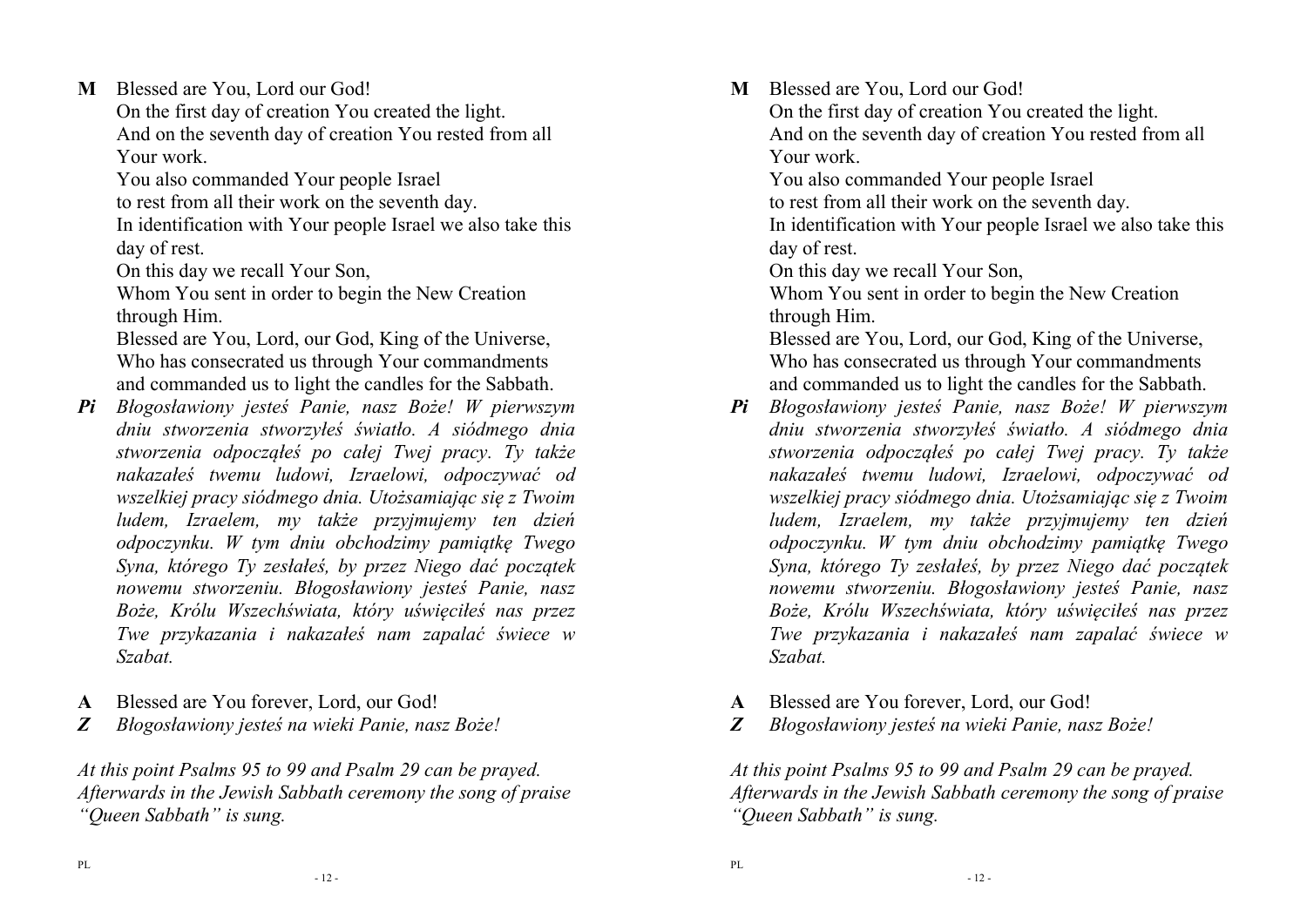*W tym momencie można pomodlić się Psalmami 95- 99 oraz Psalmem 29. Potem w ceremonii żydowskiego Szabatu śpiewa się pieść pochwalną "Królowa Szabatu".* 

# **The Welcoming and Consecration of the Sabbath.**

# *Przywitanie i poświęcenie Szabatu*

- **F** Brothers and Sisters: This is the Sabbath of the Lord, our God.
- *P Bracia i Siostry: to jest Szabat Pana, naszego Boga.*
- **A** Let us welcome this day in joy and peace.
- *Z Przywitajmy ten dzień w radości i pokoju.*
- **F** Today we leave the concerns of the week behind us in order to glorify our Lord and Messiah Jesus. We rest from our work to worship God and to contemplate the eternal life to which He has called  $\overline{\mathbf{u}}$
- *P Dzisiaj pozostawiamy troski minionego tygodnia, by chwalić naszego Pana i Mesjasza, Jezusa. Odpoczywamy od naszej pracy, by uwielbiać Boga i rozmyślać o życiu wiecznym, do którego nas powołał.*
- **A** The Lord Himself is with us, in order to revive us and to strengthen us.
- *Z Pan sam jest z nami, by nas ożywiać i umacniać.*
- **F** Let us welcome the Lord into our midst and give Him glory.
- *P Powitajmy Pana pośród nas i oddajmy Mu chwałę.*

*W tym momencie można pomodlić się Psalmami 95- 99 oraz Psalmem 29. Potem w ceremonii żydowskiego Szabatu śpiewa się pieść pochwalną "Królowa Szabatu".* 

### **The Welcoming and Consecration of the Sabbath.**

#### *Przywitanie i poświęcenie Szabatu*

- **F** Brothers and Sisters: This is the Sabbath of the Lord, our God.
- *P Bracia i Siostry: to jest Szabat Pana, naszego Boga.*
- **A** Let us welcome this day in joy and peace.
- *Z Przywitajmy ten dzień w radości i pokoju.*
- **F** Today we leave the concerns of the week behind us in order to glorify our Lord and Messiah Jesus. We rest from our work to worship God and to contemplate the eternal life to which He has called  $\overline{u}$
- *P Dzisiaj pozostawiamy troski minionego tygodnia, by chwalić naszego Pana i Mesjasza, Jezusa. Odpoczywamy od naszej pracy, by uwielbiać Boga i rozmyślać o życiu wiecznym, do którego nas powołał.*
- **A** The Lord Himself is with us, in order to revive us and to strengthen us.
- *Z Pan sam jest z nami, by nas ożywiać i umacniać.*
- **F** Let us welcome the Lord into our midst and give Him glory.
- *P Powitajmy Pana pośród nas i oddajmy Mu chwałę.*

- 13 -

- 13 -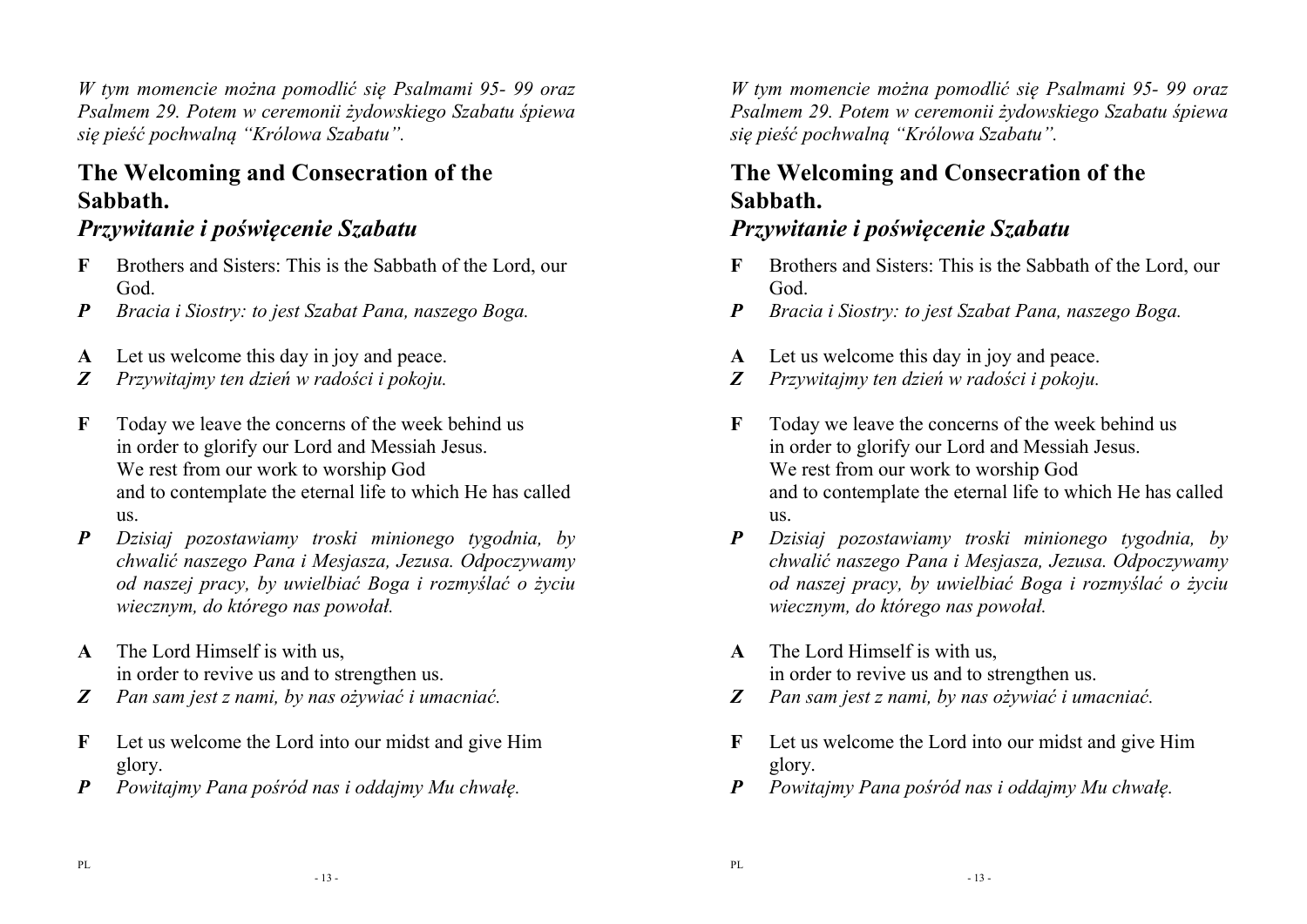- **A** We want to trust in the Lord and count on His redeeming grace.
- *Z Chcemy ufać Panu i liczyć na Jego odkupieńczą łaskę.*
- **F** Let us receive His light and rejoice in His presence.
- *P Przyjmijmy Jego światło i radujmy się w Jego obecności.*
- **A** The Lord is our light and our salvation.
- *Z Pan jest naszym światłem i naszym zbawieniem*
- **F** Let us live according to His commandments and walk in His ways.
- *P Żyjmy zgodnie z Jego przykazaniami i chodźmy Jego drogami.*
- **A** His word is a lamp onto our feet and a light onto our path.
- *Z Jego Słowo jest lampą u naszych stop i światłem nanaszej ścieżce.*
- **F** Let us exult in the Lord and praise Him, for His goodness to us is everlasting.
- *P Radujmy się w Panu i wychwalajmy Go, bo Jego dobroć dla nas jest nieustająca.*
- **A** We rejoiced when they said: Let us go up to the House of the Lord.
- *Z Uradowaliśmy się, gdy nam powiedziano: pójdźmy do Domu Pana.*
- **F** Let us pray: Holy Spirit, we welcome your presence at this celebration. Deepen in us our devotion to the Father. Lift up in us Jesus, the Son of God and the Messiah of Israel. Strengthen our zeal for the kingdom and grant us to live as obedient servants all the days of our life.
- **A** We want to trust in the Lord and count on His redeeming grace.
- *Z Chcemy ufać Panu i liczyć na Jego odkupieńczą łaskę.*
- **F** Let us receive His light and rejoice in His presence.
- *P Przyjmijmy Jego światło i radujmy się w Jego obecności.*
- **A** The Lord is our light and our salvation.
- *Z Pan jest naszym światłem i naszym zbawieniem*
- **F** Let us live according to His commandments and walk in His ways.
- *P Żyjmy zgodnie z Jego przykazaniami i chodźmy Jego drogami.*
- **A** His word is a lamp onto our feet and a light onto our path.
- *Z Jego Słowo jest lampą u naszych stop i światłem nanaszej ścieżce.*
- **F** Let us exult in the Lord and praise Him, for His goodness to us is everlasting.
- *P Radujmy się w Panu i wychwalajmy Go, bo Jego dobroć dla nas jest nieustająca.*
- **A** We rejoiced when they said: Let us go up to the House of the Lord.
- *Z Uradowaliśmy się, gdy nam powiedziano: pójdźmy do Domu Pana.*
- **F** Let us pray: Holy Spirit, we welcome your presence at this celebration. Deepen in us our devotion to the Father. Lift up in us Jesus, the Son of God and the Messiah of Israel. Strengthen our zeal for the kingdom and grant us to live as obedient servants all the days of our life.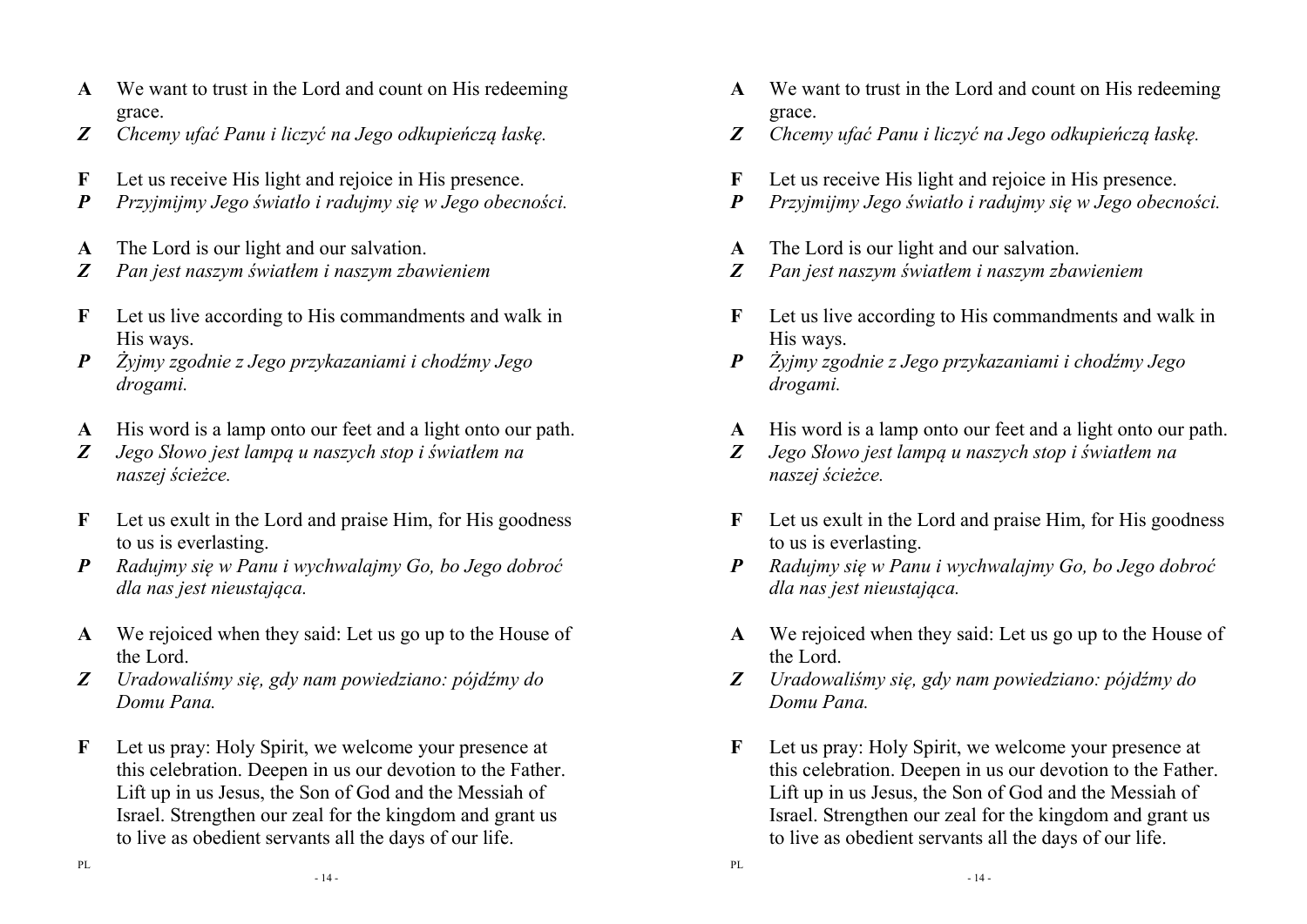*P Módlmy się: Duchu Święty, witamy Twą obecność na tej celebracji. Pogłębiaj w nas nasze oddanie Ojcu. Podnieś w nas Jezusa, Syna Bożego i Mesjasza Izraela. Umocnij naszą żarliwość dla królestwa I pozwól nam żyć jakoposłusznym sługom przez wszystkie dni naszego życia. At this point there could be a time of praise and personal* 

*thanksgiving.* 

 *W tym momencie może być pora na wychwalanie i osobiste dziękczynienie.* 

# **The Sign of Peace** *Znak pokoju*

- **F** At this hour the peace of God comes upon us and turns the hearts of brother to brother, sister to sister, parents to their children and children to their parents. This is the hour of reconciliation and entering into the peace of the Lord, when the Lord fills us with a new love for one another and inspires us with a greater dedication to one another.
- *P W tej godzinie pokój Boży zstępuje na nas i kieruje serca brata do brata, a siostry do siostry, rodziców do dzieci, a dzieci do ich rodziców. To jest godzina pojednania i wejścia do pokoju Pańskiego, kiedy to Pan wypełnia nas nową wzajemną i pobudza nas większym oddaniem sobie nawzajem.*

*We greet each other with the words: "Shabbat shalom" –or- "Peace be with You."* 

*Pozdrawiamy się słowami: "Shabbat shalom" – albo - "Niech pokój będzie z tobą".* 

*P Módlmy się: Duchu Święty, witamy Twą obecność na tej celebracji. Pogłębiaj w nas nasze oddanie Ojcu. Podnieś w nas Jezusa, Syna Bożego i Mesjasza Izraela. Umocnij naszą żarliwość dla królestwa I pozwól nam żyć jakoposłusznym sługom przez wszystkie dni naszego życia. At this point there could be a time of praise and personal* 

*thanksgiving.* 

*W tym momencie może być pora na wychwalanie i osobiste dziękczynienie.* 

# **The Sign of Peace** *Znak pokoju*

- **F** At this hour the peace of God comes upon us and turns the hearts of brother to brother, sister to sister, parents to their children and children to their parents. This is the hour of reconciliation and entering into the peace of the Lord, when the Lord fills us with a new love for one another and inspires us with a greater dedication to one another.
- *P W tej godzinie pokój Boży zstępuje na nas i kieruje serca brata do brata, a siostry do siostry, rodziców do dzieci, a dzieci do ich rodziców. To jest godzina pojednania i wejścia do pokoju Pańskiego, kiedy to Pan wypełnia nas nową wzajemną i pobudza nas większym oddaniem sobie nawzajem.*

*We greet each other with the words: "Shabbat shalom" –or- "Peace be with You."* 

*Pozdrawiamy się słowami: "Shabbat shalom" – albo - "Niech pokój będzie z tobą".*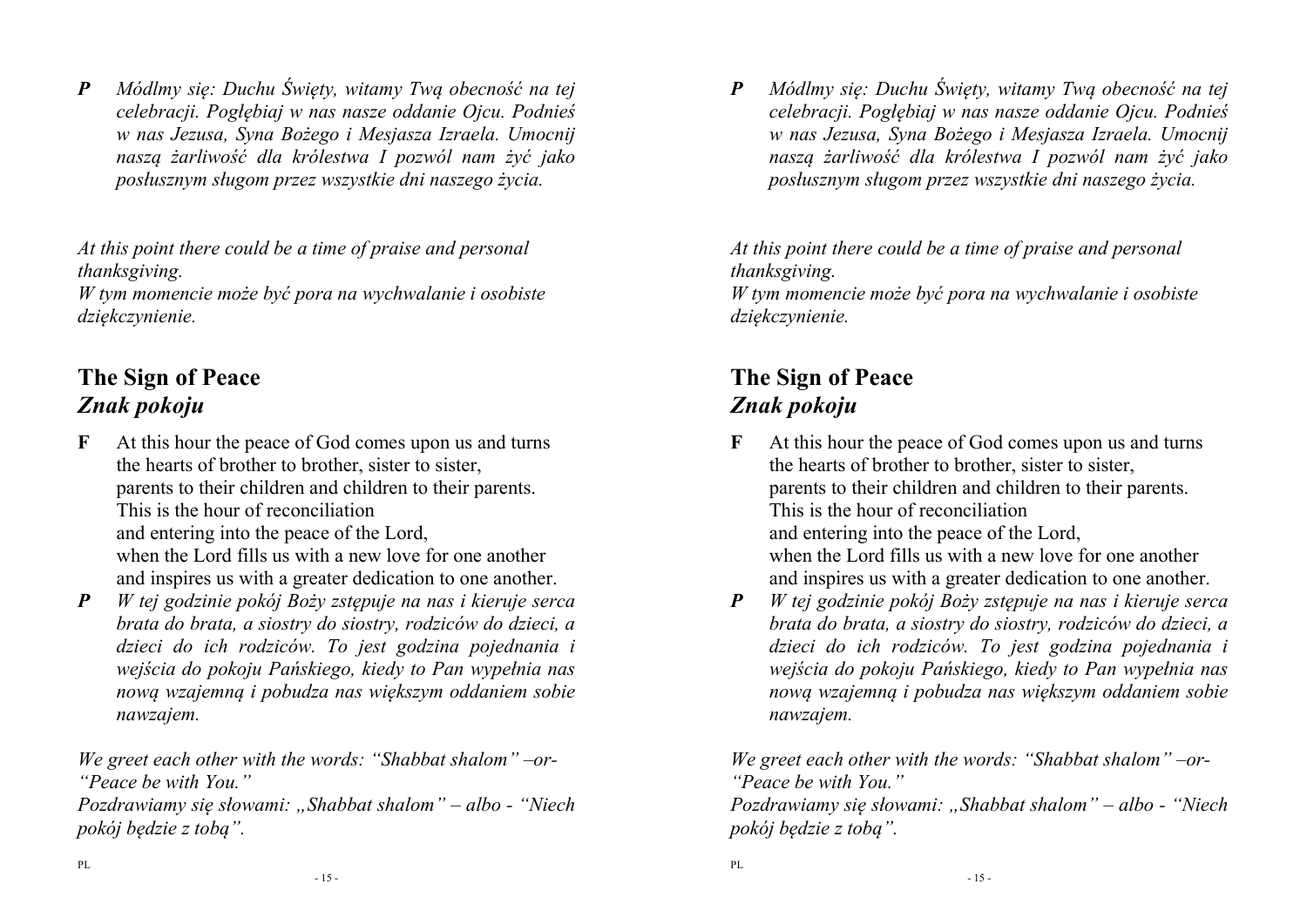#### **The Blessing of the Wine** *Błogosławienie wina*

- **F** Those who keep the Sabbath as a day of joy should also rejoice in the kingdom. They should be filled with the riches of Your house, as they recognize that You have consecrated this day in memory of the work of creation and the gift of redemption.
- *P Ci, którzy przestrzegają Szabatu jako dnia radości, będą także radować się w królestwie. Będą napełnieni bogactwem Twego domu, jako że uznają, że Ty poświęciłeś ten dzień na pamiątkę dzieła stworzenia i daru odkupienia.*
- **A** Blessed are You, Lord our God, King of Creation.
- *Z Błogosławiony jesteś Panie, nasz Boże, Królu stworzenia.*

*The father of the house raises the chalice. Pan domu wznosi kielich.* 

- **F** Let us praise God with this sign of joy and thank Him for the blessings of the past week: for health, strength and wisdom, for our life together in our families, in our communities, for our personal growth by temptations and trials, and for the joy which we have received through our work.
- *P Chwalmy Boga tym znakiem radości i dziękujmy Mu za błogosławieństwo*

*minionego tygodnia: za zdrowie, siłę i mądrość, za nasze wspólne życie w naszych rodzinach, w naszych wspólnotach, za nasz osobisty wzrost przez pokusy ipróby i za radość, która otrzymaliśmy przez naszą pracę.* 

# **The Blessing of the Wine** *Błogosławienie wina*

- **F** Those who keep the Sabbath as a day of joy should also rejoice in the kingdom. They should be filled with the riches of Your house, as they recognize that You have consecrated this day in memory of the work of creation and the gift of redemption.
- *P Ci, którzy przestrzegają Szabatu jako dnia radości, będą także radować się w królestwie. Będą napełnieni bogactwem Twego domu, jako że uznają, że Ty poświęciłeś ten dzień na pamiątkę dzieła stworzenia i daru odkupienia.*
- **A** Blessed are You, Lord our God, King of Creation.
- *Z Błogosławiony jesteś Panie, nasz Boże, Królu stworzenia.*

*The father of the house raises the chalice. Pan domu wznosi kielich.* 

**F** Let us praise God with this sign of joy and thank Him for the blessings of the past week: for health, strength and wisdom, for our life together in our families, in our communities, for our personal growth by temptations and trials, and for the joy which we have received through our work.

*P Chwalmy Boga tym znakiem radości i dziękujmy Mu za błogosławieństwo minionego tygodnia: za zdrowie, siłę i mądrość, za nasze wspólne życie w naszych rodzinach, w naszych wspólnotach, za nasz osobisty wzrost przez pokusy ipróby i za radość, która otrzymaliśmy przez naszą pracę.*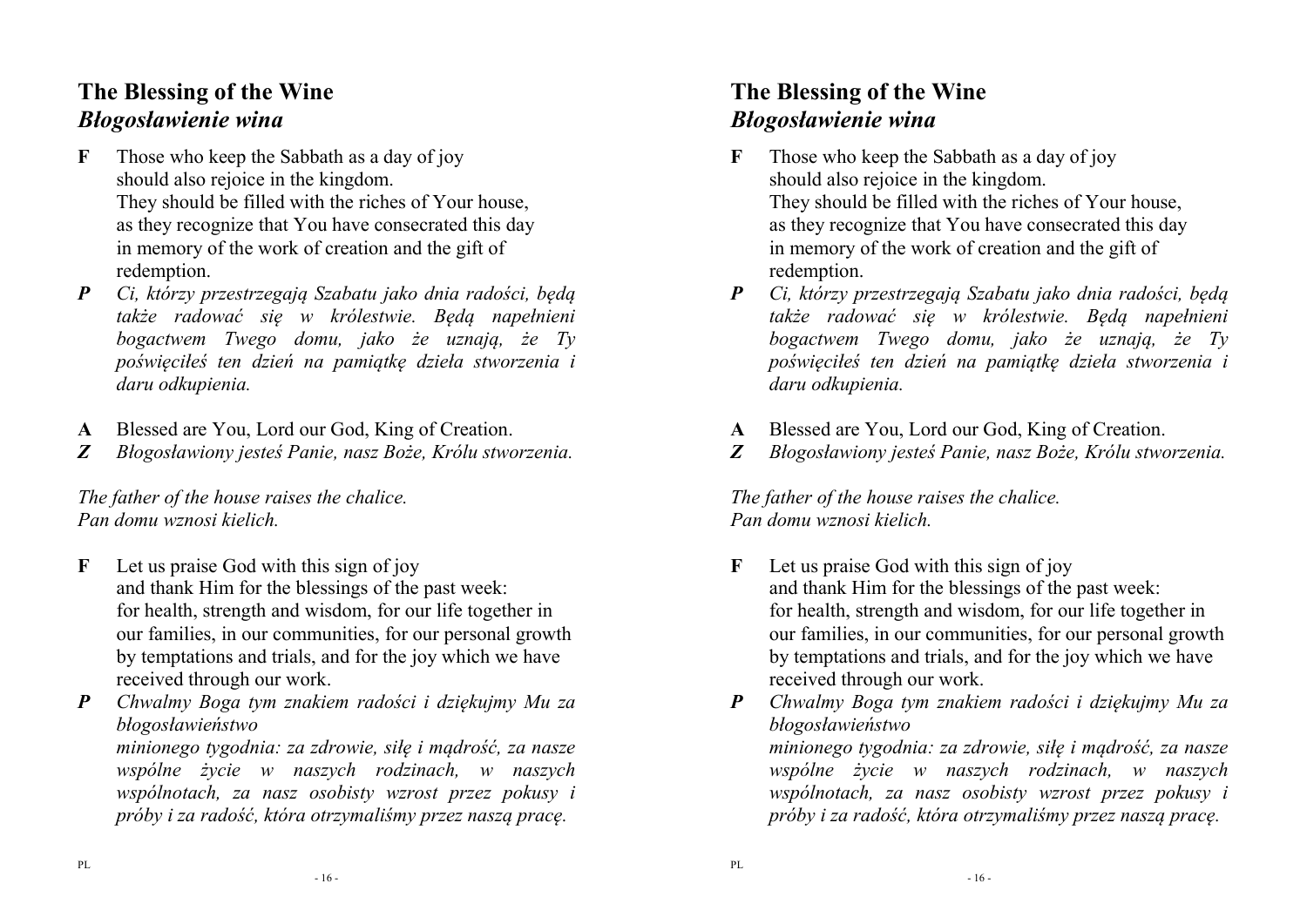*The participants may also give thanks in their own words. Uczestnicy mogą także podziękować własnymi słowami.*

**F** God, You have honoured us by the blessing of our labour and in Your goodness You have consecrated us by the blessing of rest when You gave us the commandment:"Six days shall You toil and do all Your work. But the seventh day is a Sabbath for the Lord, YourGod."

Blessed are You, Lord our God, King of Creation, Who has created the fruit of the vine.

*P Boże, Ty uhonorowałeś nas przez błogosławienie naszej pracy i przez Twą* 

*dobroć. Uświęciłeś nas przez błogosławieństwo odpoczynku, gdy dałeś nam to przykazanie: "Sześć dni będziesz się mozolić I wykonywał wszystkie twe prace. Ale siódmy dzień jest Szabatem dla Pana, twego Boga." Błogosławiony jesteś Panie, nasz Boże, Królu Stworzenia, któryś stworzył owoc winny.* 

- **A** Blessed are You forever, Lord our God.
- *Z Błogosławiony jesteś na wieki, Panie, nasz Boże.*

*The chalice is now passed around for the people to drink from. Kielich jest teraz przekazywany zgromadzonym wokoło, by z niego pili.* 

**F** Let us especially thank God today for the salvation which we have received through Jesus, the Messiah. He once came as man into the world in order to free us from sin and the power of death. When he returns in glory he will overcome all injustice and will establish the reign of God on earth forever.

*The participants may also give thanks in their own words. Uczestnicy mogą także podziękować własnymi słowami.*

**F** God, You have honoured us by the blessing of our labour and in Your goodness You have consecrated us by the blessing of rest when You gave us the commandment:"Six days shall You toil and do all Your work. But the seventh day is a Sabbath for the Lord, YourGod."

Blessed are You, Lord our God, King of Creation, Who has created the fruit of the vine.

*P Boże, Ty uhonorowałeś nas przez błogosławienie naszej pracy i przez Twą* 

*dobroć. Uświęciłeś nas przez błogosławieństwo odpoczynku, gdy dałeś nam to przykazanie: "Sześć dni będziesz się mozolić I wykonywał wszystkie twe prace. Ale siódmy dzień jest Szabatem dla Pana, twego Boga." Błogosławiony jesteś Panie, nasz Boże, Królu Stworzenia, któryś stworzył owoc winny.* 

- **A** Blessed are You forever, Lord our God.
- *Z Błogosławiony jesteś na wieki, Panie, nasz Boże.*

*The chalice is now passed around for the people to drink from. Kielich jest teraz przekazywany zgromadzonym wokoło, by z niego pili.* 

**F** Let us especially thank God today for the salvation which we have received through Jesus, the Messiah. He once came as man into the world in order to free us from sin and the power of death. When he returns in glory he will overcome all injustice and will establish the reign of God on earth forever.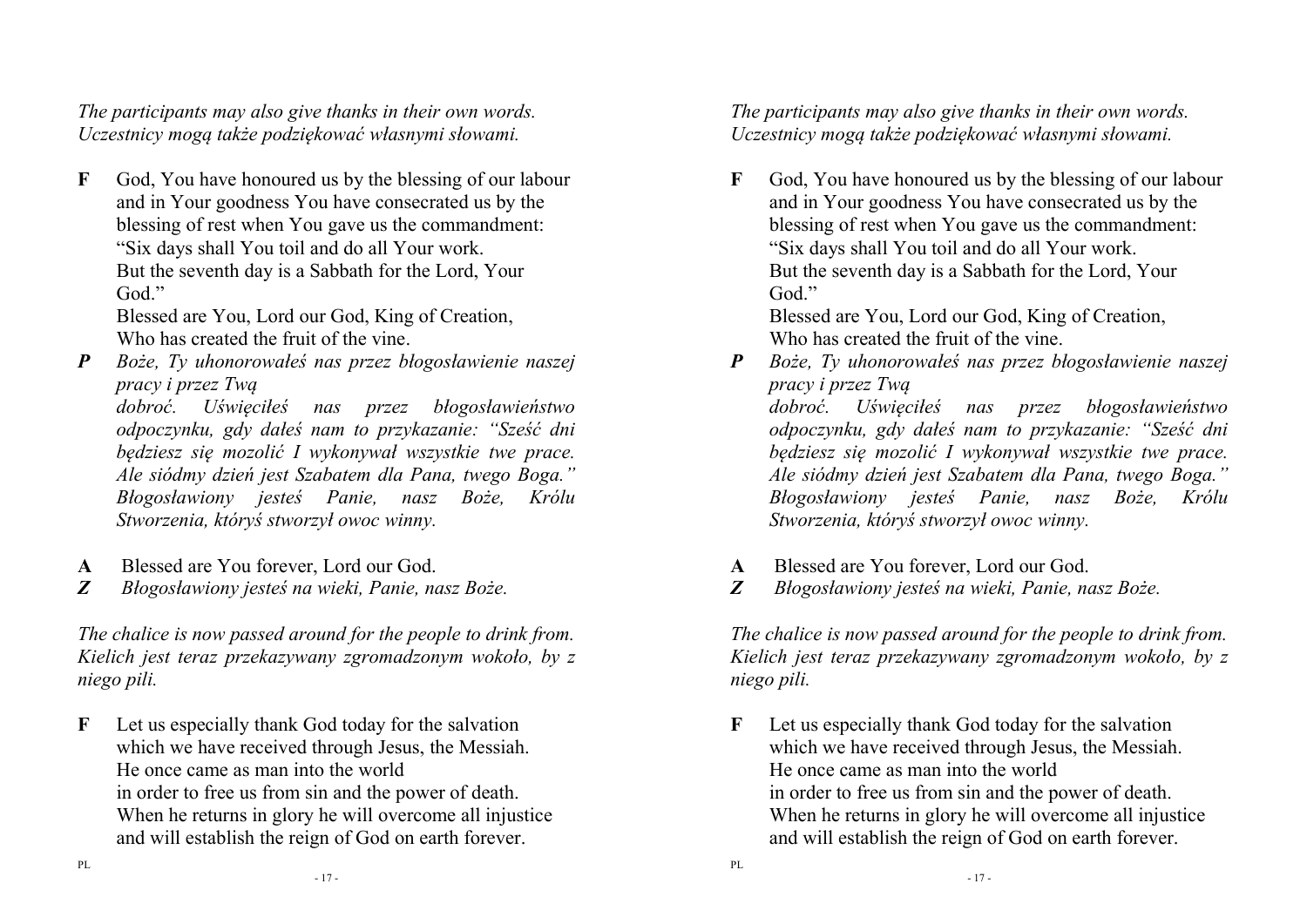Heavenly Father, through Your Son Jesus You have made us Your children.

*P Szczególnie podziękujmy Bogu za zbawienie, które otrzymaliśmy przez Jezusa,* 

 *Mesjasza. On niegdyś przyszedł na świat jako człowiek, aby uwolnić nas od grzechu i potęgi śmierci. Kiedy powróci w chwale, zwycięży wszelką niesprawiedliwość i na wieki ustanowi Boże królowanie na ziemi. Niebieski Ojcze, przez Twego Syna, Jezusa, uczyniłeś nas Twoimi dziećmi.* 

- **A** We now live with Him through the Holy Spirit and rejoice in the day when we dwell with Him in Your eternal kingdom.
- *Z Teraz żyjemy z Nim przez Ducha Świętego i cieszymy się na dzień, w którym zamieszkamy z Nim w Jego wiecznym królestwie.*
- **F** Blessed are You, Lord our God, for the rest which You have given us in Your Son Jesus. We thank You for this day on which You remind us of His deed for our redemption. We thank You for the new Creation which has begun in us through Him. Look graciously upon Your servants and show us Yourglory.

Blessed are you Lord our God, for You have poured out Your grace upon Your people.

 *P Błogosławiony jesteś Panie, nasz Boże, za odpoczynek, który dałeś nam w* 

*Twoim Synu, Jezusie. Dziękujemy Ci za ten dzień, w którym nam przypominasz o Jego dziele naszego odkupienia. Dziękujemy Ci za nowe stworzenie, którezaczęło się w nas przez Niego. Spójrz łaskawie na Twoje*  Heavenly Father, through Your Son Jesus You have made us Your children.

*P Szczególnie podziękujmy Bogu za zbawienie, które otrzymaliśmy przez Jezusa,* 

 *Mesjasza. On niegdyś przyszedł na świat jako człowiek, aby uwolnić nas od grzechu i potęgi śmierci. Kiedy powróci w chwale, zwycięży wszelką niesprawiedliwość i na wieki ustanowi Boże królowanie na ziemi. Niebieski Ojcze, przez Twego Syna, Jezusa, uczyniłeś nas Twoimi dziećmi.* 

- **A** We now live with Him through the Holy Spirit and rejoice in the day when we dwell with Him in Your eternal kingdom.
- *Z Teraz żyjemy z Nim przez Ducha Świętego i cieszymy się na dzień, w którym zamieszkamy z Nim w Jego wiecznym królestwie.*
- **F** Blessed are You, Lord our God, for the rest which You have given us in Your Son Jesus. We thank You for this day on which You remind us of His deed for our redemption. We thank You for the new Creation which has begun in us through Him. Look graciously upon Your servants and show us Yourglory.

Blessed are you Lord our God, for You have poured out Your grace upon Your people.

 *P Błogosławiony jesteś Panie, nasz Boże, za odpoczynek, który dałeś nam w* 

 *Twoim Synu, Jezusie. Dziękujemy Ci za ten dzień, w którym nam przypominasz o Jego dziele naszego odkupienia. Dziękujemy Ci za nowe stworzenie, którezaczęło się w nas przez Niego. Spójrz łaskawie na Twoje*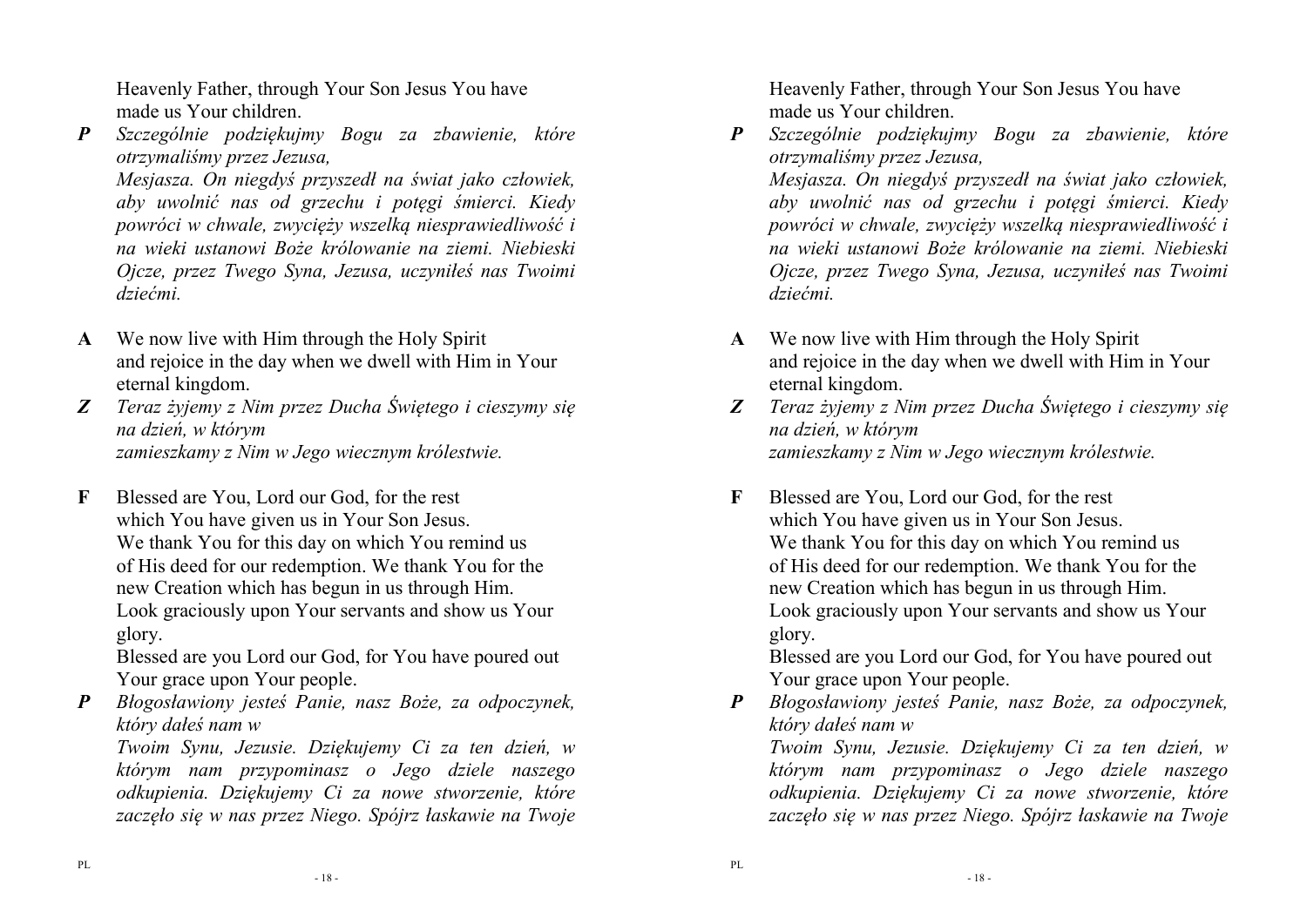*sługi I ukaż nam twą chwałę. Błogosławiony jesteś Panie, nasz Boże, bo wylałeś Twą łaskę na Twój lud.* 

- **A** Blessed are You forever, Lord our God.
- *Z Błogosławiony jesteś Panie, nasz Boże.*

*The chalice is passed around again. In the meantime the father of the house sprinkles salt on the two loaves of Sabbath bread, raises them and speaks …* 

 *Kielich ponownie jest przekazywany wokół. Tymczasem pan domu posypuje solą dwa bochenki szabatowego chleba,podnosi je i mówi…* 

# **The Blessing of the Bread***Błogosławienie chleba*

- **F** All eyes are waiting upon You and You give them nourishment at the proper time.
- *P Oczy wszystkich wypatrują Ciebie, a Ty dajesz im pokarm we właściwym czasie.*
- **A** You open Your hand and fulfil the yearnings of all living creatures.
- *Z Ty otwierasz swą rękę i nasycasz wszelkie żywe stworzenia.*
- **F** Blessed are You, Lord our God, King of Creation for the gift of bread.

Through Your loving providence we have received this bread, which has become a sign of unity and love among brothers and sisters.

 Just as one loaf of bread comes from numerous grains, so will we become one body,

*sługi I ukaż nam twą chwałę. Błogosławiony jesteś Panie, nasz Boże, bo wylałeś Twą łaskę na Twój lud.* 

- **A** Blessed are You forever, Lord our God.
- *Z Błogosławiony jesteś Panie, nasz Boże.*

*The chalice is passed around again. In the meantime the father of the house sprinkles salt on the two loaves of Sabbath bread, raises them and speaks …* 

*Kielich ponownie jest przekazywany wokół. Tymczasem pan domu posypuje solą dwa bochenki szabatowego chleba,podnosi je i mówi…* 

# **The Blessing of the Bread***Błogosławienie chleba*

- **F** All eyes are waiting upon You and You give them nourishment at the proper time.
- *P Oczy wszystkich wypatrują Ciebie, a Ty dajesz im pokarm we właściwym czasie.*
- **A** You open Your hand and fulfil the yearnings of all living creatures.
- *Z Ty otwierasz swą rękę i nasycasz wszelkie żywe stworzenia.*
- **F** Blessed are You, Lord our God, King of Creation for the gift of bread.

 Through Your loving providence we have received this bread, which has become a sign of unity and love among brothers and sisters.

 Just as one loaf of bread comes from numerous grains, so will we become one body,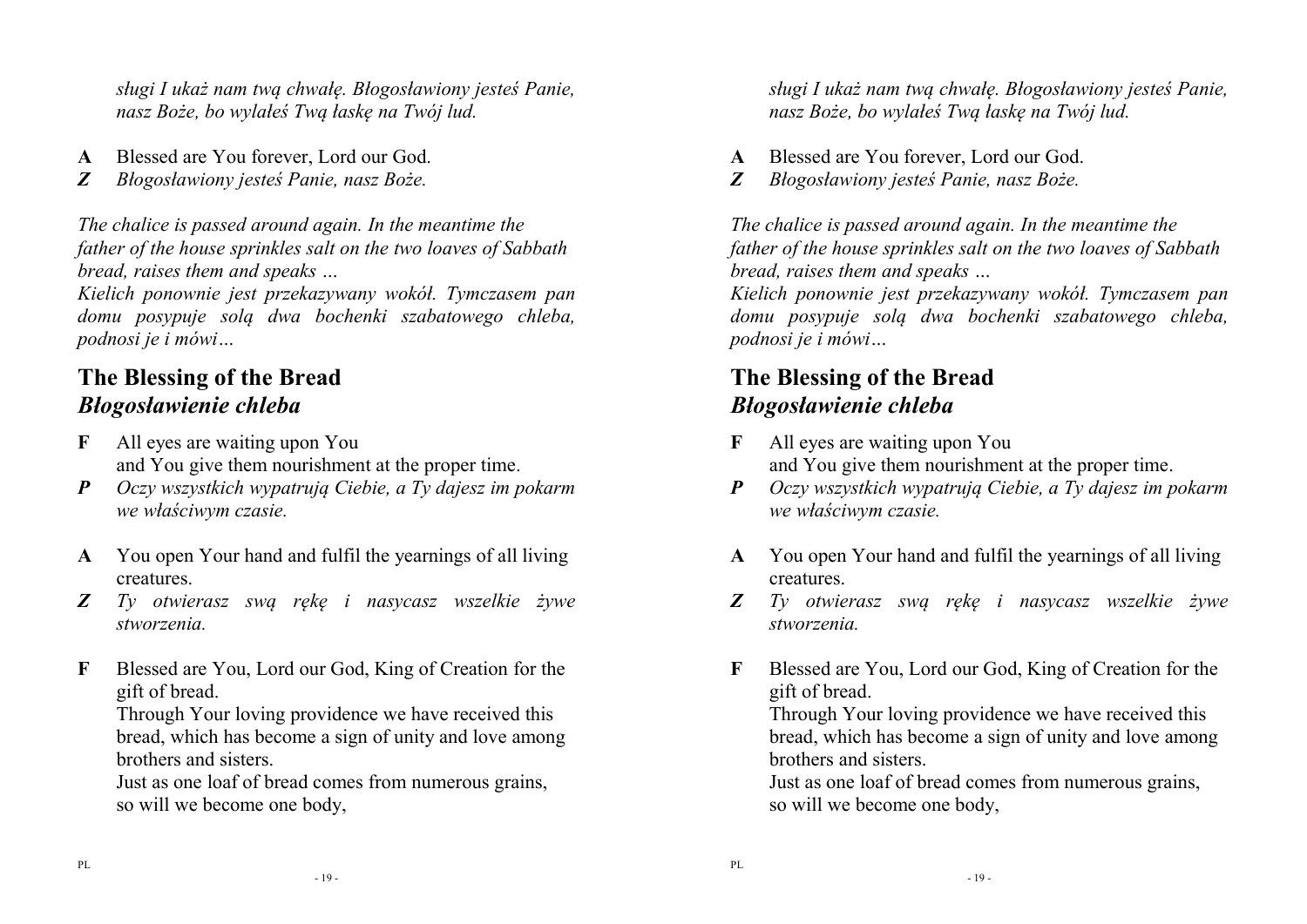when we share our lives with one another in the grace of the Holy Spirit.

 Blessed are You, Lord our God, King of Creation, Who makes the earth bring forth its bread for us.

- *P Błogosławiony jesteś Panie, nasz Boże, Królu stworzenia, za dar chleba. Przez Twą miłującą opatrzność otrzymaliśmy ten chleb, który stał się znakiem jedności i miłości miedzy braćmi i siostrami. Tak jak jeden bochenek pochodzi z wielu ziaren, tak i my staniemy się jednym ciałem, jeśli dzielimy nasze życie ze sobą nawzajem w łasce Ducha Świętego. Błogosławiony jesteś Panie, nasz Boże, Królu stworzenia, który sprawiasz, że ziemia daje nam chleb.*
- **A** Blessed are You forever, Lord our God.
- *Z Błogosławiony jesteś Panie, nasz Boże.*

# **The Meal** *Posiłek*

#### **The Final Blessing** *Końcowe błogosławieństwo*

*After the meal a chalice is again filled with wine.Po posiłku kielich na nowo napełnia się winem.* 

- **F** Let us praise the Lord.
- *P Chwalmy Pana.*

PL

- **A** Blessed be the name of the Lord, now and for eternity.
- *Z Niech będzie błogosławione Imię Pańskie teraz i na wieki.*
- **F** Let us praise God, for we have a share in His abundance.

 $-20-$ 

when we share our lives with one another in the grace of the Holy Spirit.

 Blessed are You, Lord our God, King of Creation, Who makes the earth bring forth its bread for us.

- *P Błogosławiony jesteś Panie, nasz Boże, Królu stworzenia, za dar chleba. Przez Twą miłującą opatrzność otrzymaliśmy ten chleb, który stał się znakiem jedności i miłości miedzy braćmi i siostrami. Tak jak jeden bochenek pochodzi z wielu ziaren, tak i my staniemy się jednym ciałem, jeśli dzielimy nasze życie ze sobą nawzajem w łasce Ducha Świętego. Błogosławiony jesteś Panie, nasz Boże, Królu stworzenia, który sprawiasz, że ziemia daje nam chleb.*
- **A** Blessed are You forever, Lord our God.
- *Z Błogosławiony jesteś Panie, nasz Boże.*

### **The Meal** *Posiłek*

# **The Final Blessing** *Końcowe błogosławieństwo*

*After the meal a chalice is again filled with wine.Po posiłku kielich na nowo napełnia się winem.* 

- **F** Let us praise the Lord.
- *P Chwalmy Pana.*

- **A** Blessed be the name of the Lord, now and for eternity.
- *Z Niech będzie błogosławione Imię Pańskie teraz i na wieki.*
- **F** Let us praise God, for we have a share in His abundance.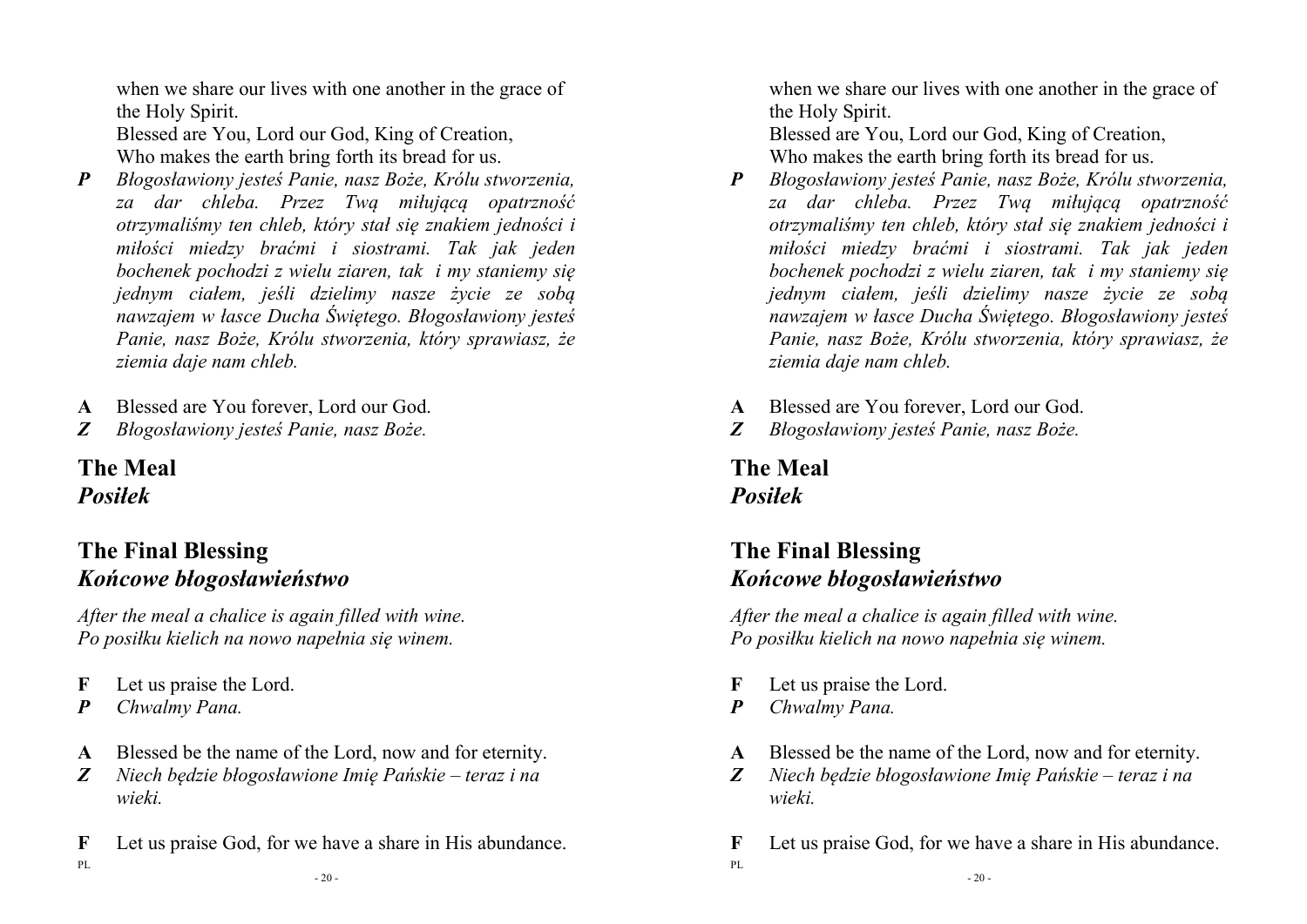- *P Chwalmy Pana, ponieważ mamy udział w Jego obfitości.*
- **A** Blessed be our God, for we have a share in His abundance and we live from His goodness.
- *Z Niech będzie błogosławiony nasz Bóg, ponieważ mamy udział w Jego obfitości i z Jego dobroci żyjemy.*
- **F** Blessed are You, Lord our God, King of Heaven and Earth! You nourish everything which lives through your unchanging love and mercy.

 Through Your kindness we have never lacked nourishment.

Through Your goodness may we never miss any of the necessities of life.

Blessed are you, Lord our God, Who sustains all of Yourcreatures.

- *P Błogosławiony jesteś Panie, nasz Boże, Królu nieba i ziemi! Ty karmisz wszystko, co żyje, dzięki Twej niezmiennej miłości i miłosierdziu. Dzięki Twej łaskawości nigdy nie brakowało nam pokarmu. Oby dzięki Twej dobroci nigdy nie brakowało nam niczego, co konieczne do życia. Błogosławiony jesteś Panie, nasz Boże, który podtrzymujesz wszystkie Twe stworzenia.*
- **A** Blessed be Your Name forever.
- *Z Niech Twoje Imię będzie błogosławione na wieki.*
- **F** Blessed are You, Lord our God! Through Your great mercy You have given birth to us anew as a living hope through the resurrection of Jesus from the dead. You have given us an imperishable and unfailing

inheritance.

- *P Chwalmy Pana, ponieważ mamy udział w Jego obfitości.*
- **A** Blessed be our God, for we have a share in His abundance and we live from His goodness.
- *Z Niech będzie błogosławiony nasz Bóg, ponieważ mamy udział w Jego obfitości i z Jego dobroci żyjemy.*
- **F** Blessed are You, Lord our God, King of Heaven and Earth! You nourish everything which lives through your unchanging love and mercy.

 Through Your kindness we have never lacked nourishment.

Through Your goodness may we never miss any of the necessities of life.

Blessed are you, Lord our God, Who sustains all of Yourcreatures.

- *P Błogosławiony jesteś Panie, nasz Boże, Królu nieba i ziemi! Ty karmisz wszystko, co żyje, dzięki Twej niezmiennej miłości i miłosierdziu. Dzięki Twej łaskawości nigdy nie brakowało nam pokarmu. Oby dzięki Twej dobroci nigdy nie brakowało nam niczego, co konieczne do życia. Błogosławiony jesteś Panie, nasz Boże, który podtrzymujesz wszystkie Twe stworzenia.*
- **A** Blessed be Your Name forever.

PL

- *Z Niech Twoje Imię będzie błogosławione na wieki.*
- **F** Blessed are You, Lord our God! Through Your great mercy You have given birth to us anew as a living hope through the resurrection of Jesus from the dead. You have given us an imperishable and unfailing inheritance.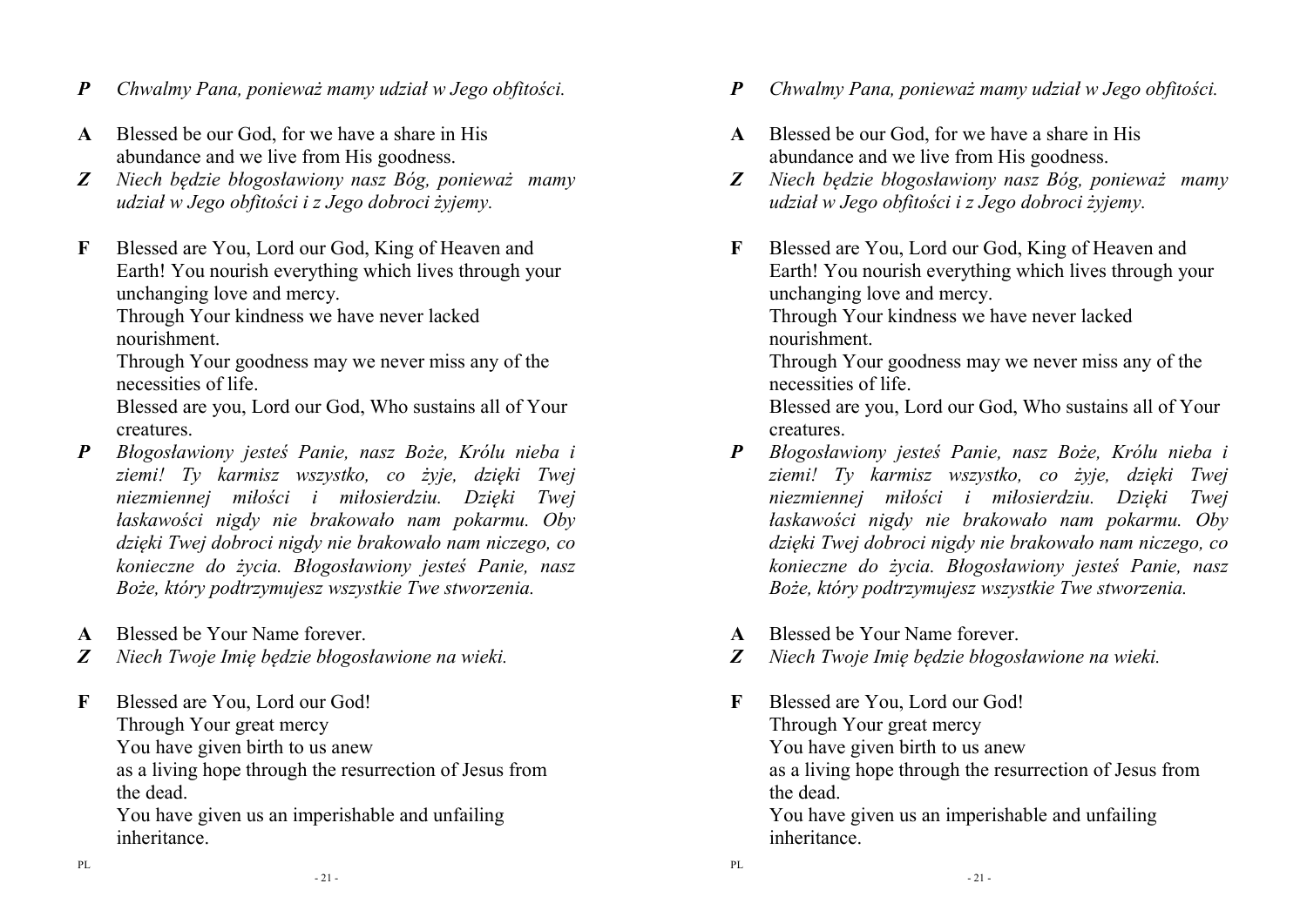Blessed are You, merciful God.

You have given us a new life in Your Son, the Messiah.

- *P Błogosławiony jesteś Panie, nasz Boże! Przez Twe wielkie miłosierdzie zrodziłeś nas na nowo jako żywą nadzieję przez zmartwychwstanie Jezusa. Dałeś nam niezniszczalne i niesłabnące dziedzictwo. Błogosławiony jesteś Panie, miłosierny Boże. Dałeś nam nowe życie w Twoim Synu, Mesjaszu.*
- **A** Blessed be Your Name forever.
- *Z Niech Twoje Imię będzie błogosławione na wieki.*
- **F** Blessed are You, Lord our God, for Your mercy on Your people, who have been called by Your Name and in whom Your Spirit dwells. May Your blessing be on Your children, to whom You have given Your Son.
- *P Błogosławiony jesteś Panie, nasz Boże, za Twe miłosierdzie dla Twojego ludu, który został powołany przez Twoje Imię i w którym zamieszkuje Twój Duch. Niech Twoje błogosławieństwo spocznie na Twoich dzieciach, którym dałeś Twego Syna.*
- **A** Blessed be Your Name forever.
- *Z Niech Twoje Imię będzie błogosławione na wieki.*
- **F** Unify the Body of the Messiah in accordance with Jesus' prayer before His death. Bring all parts of His torn Body together, so that out of Jews and Gentiles the New Man may come into being.

Let us contribute to this growing reconciliation.

Blessed are You, merciful God.

You have given us a new life in Your Son, the Messiah.

- *P Błogosławiony jesteś Panie, nasz Boże! Przez Twe wielkie miłosierdzie zrodziłeś nas na nowo jako żywą nadzieję przez zmartwychwstanie Jezusa. Dałeś nam niezniszczalne i niesłabnące dziedzictwo. Błogosławiony jesteś Panie, miłosierny Boże. Dałeś nam nowe życie w Twoim Synu, Mesjaszu.*
- **A** Blessed be Your Name forever.
- *Z Niech Twoje Imię będzie błogosławione na wieki.*
- **F** Blessed are You, Lord our God, for Your mercy on Your people, who have been called by Your Name and in whom Your Spirit dwells. May Your blessing be on Your children, to whom You have given Your Son.
- *P Błogosławiony jesteś Panie, nasz Boże, za Twe miłosierdzie dla Twojego ludu, który został powołany przez Twoje Imię i w którym zamieszkuje Twój Duch. Niech Twoje błogosławieństwo spocznie na Twoich dzieciach, którym dałeś Twego Syna.*
- **A** Blessed be Your Name forever.
- *Z Niech Twoje Imię będzie błogosławione na wieki.*
- **F** Unify the Body of the Messiah in accordance with Jesus' prayer before His death. Bring all parts of His torn Body together, so that out of Jews and Gentiles the New Man may come into being.

Let us contribute to this growing reconciliation.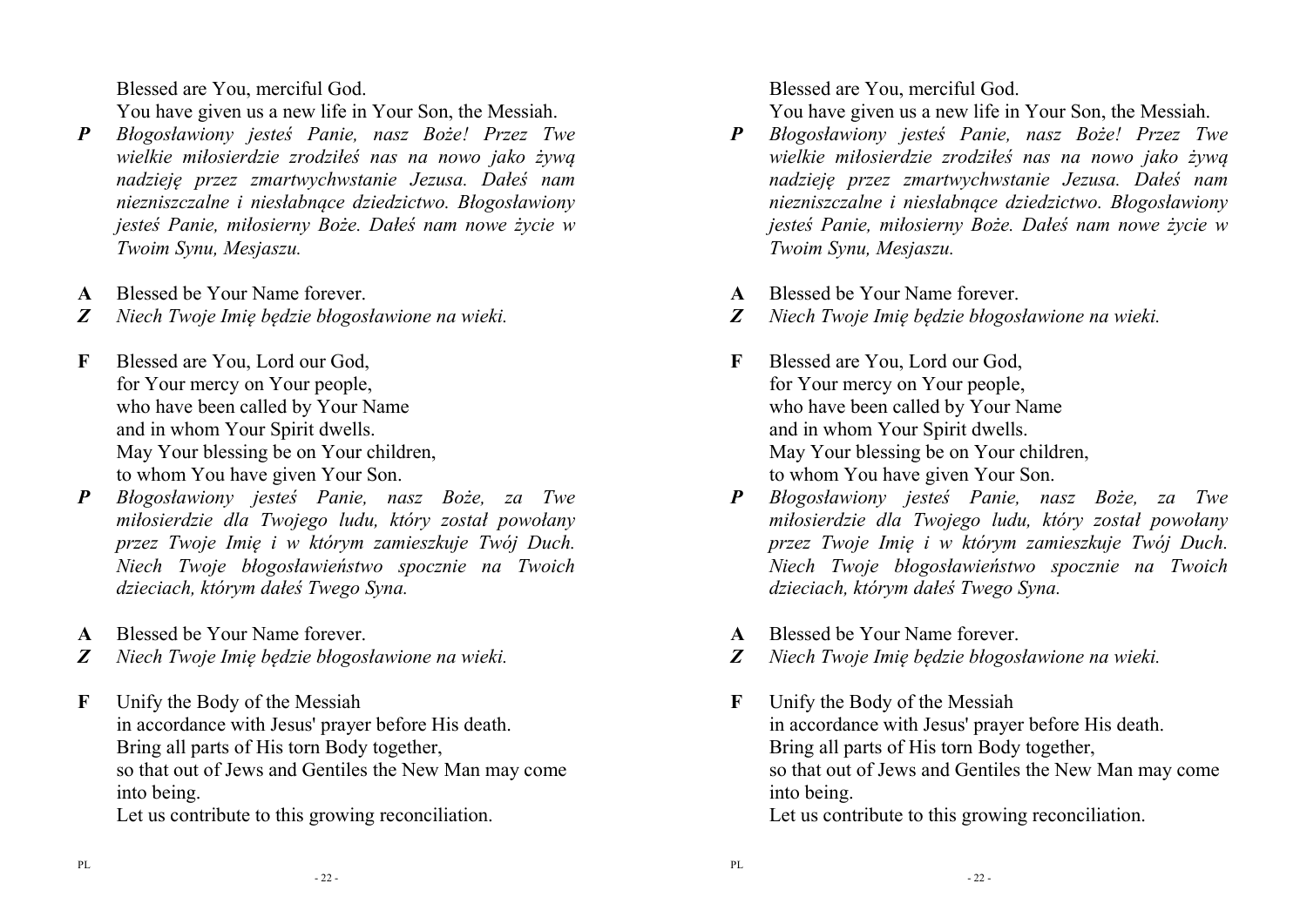Let us as a family of communities become a visible sign of this unity ourselves.

- *P Zjednocz Ciało Mesjasza zgodnie z przedśmiertną modlitwą Jezusa. Scal wszystkie części Jego Ciała w jedno, aby z Żydów i z narodów powstał Nowy Człowiek. Przyczyniajmy się do wzrostu tego pojednania. Obyśmy sami, jako rodzina wspólnot, stali się widomym znakiem tej jedności.*
- **A** Blessed be Your Name forever.
- *Z Niech Twoje Imię będzie błogosławione na wieki.*
- **F** Awaken Your whole people in the power of Your Spirit, that You may have pleasure in us and we may be prepared for the Second Coming of Your Son. Blessed are You, Lord our God, Ruler of Heaven and Earth!

 For You rule, sustain and multiply Your people up to the present day.

 *P Obudź cały Twój lud mocą Ducha Świętego, abyś miał w nas upodobanie i* 

*abyśmy byli przygotowani na powtórne przyjście Twego Syna. Błogosławiony jesteś Panie, nasz Boże, Władco nieba i ziemi! Bo Ty po dziś dzień rządzisz Twym ludem, podtrzymujesz go i pomnażasz.* 

- **A** Blessed be Your Name forever.
- *Z Niech Twoje Imię będzie błogosławione na wieki.*

*While the chalice is being passed around, the father of the house blesses the family.* 

*Podczas gdy kielich jest podawany wokół, pan domu błogosławi rodzinę.* 

Let us as a family of communities become a visible sign of this unity ourselves.

- *P Zjednocz Ciało Mesjasza zgodnie z przedśmiertną modlitwą Jezusa. Scal wszystkie części Jego Ciała w jedno, aby z Żydów i z narodów powstał Nowy Człowiek. Przyczyniajmy się do wzrostu tego pojednania. Obyśmy sami, jako rodzina wspólnot, stali się widomym znakiem tej jedności.*
- **A** Blessed be Your Name forever.
- *Z Niech Twoje Imię będzie błogosławione na wieki.*
- **F** Awaken Your whole people in the power of Your Spirit, that You may have pleasure in us and we may be prepared for the Second Coming of Your Son. Blessed are You, Lord our God, Ruler of Heaven and Earth!

 For You rule, sustain and multiply Your people up to the present day.

 *P Obudź cały Twój lud mocą Ducha Świętego, abyś miał w nas upodobanie i* 

*abyśmy byli przygotowani na powtórne przyjście Twego Syna. Błogosławiony jesteś Panie, nasz Boże, Władco nieba i ziemi! Bo Ty po dziś dzień rządzisz Twym ludem, podtrzymujesz go i pomnażasz.* 

- **A** Blessed be Your Name forever.
- *Z Niech Twoje Imię będzie błogosławione na wieki.*

*While the chalice is being passed around, the father of the house blesses the family.* 

*Podczas gdy kielich jest podawany wokół, pan domu błogosławi rodzinę.*